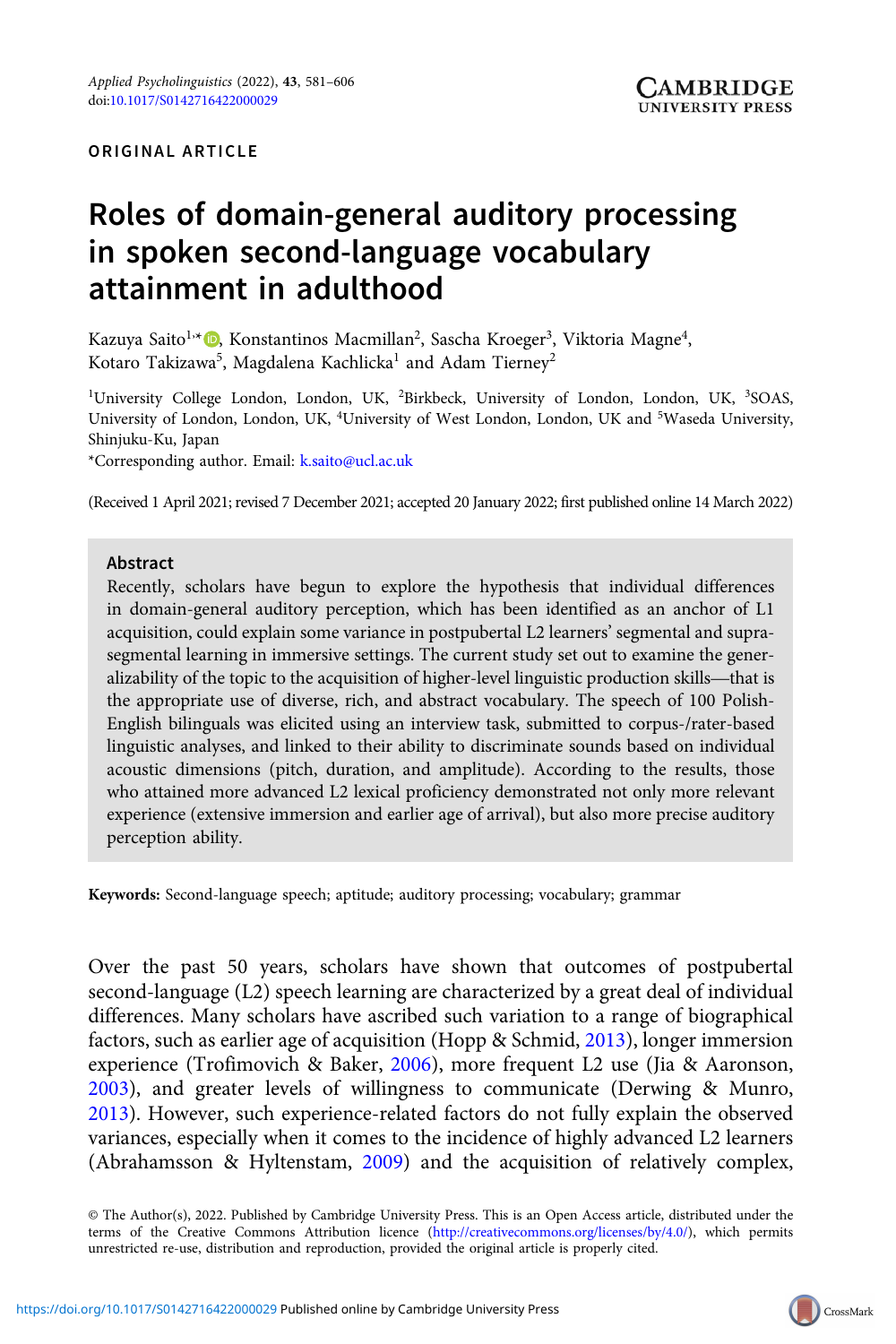non-salient, and difficult linguistic features (e.g., Li, [2016](#page-23-0)). According to the aptitudeacquisition view (Doughty, [2019](#page-21-0)), even learners with comparable biographical backgrounds who spend the same amount of time practicing a target language in the same fashion may vary greatly in their resulting levels of proficiency. This is arguably due to perceptual-cognitive individual differences (i.e., aptitude) that in turn determine the extent to which L2 learners can take advantage of every input opportunity, maximizing the long-term learning gains. Following this line of thought, a growing number of scholars have begun to demonstrate that domain-general auditory processing, which cognitive psychology literature has identified as a foundation of first-language (L1) acquisition, can explain some variances in phonological dimensions of L2 speech learning (Kachlicka et al., [2019](#page-22-0); Omote et al., [2017;](#page-23-0) for a comprehensive review, Saito et al., [2021\)](#page-24-0). In this paper, we report the results of an empirical study examining the extent to which the link between auditory precision and acquisition can be generalized to adult L2 learners' processing and acquisition of higher-order linguistic information, that is, the appropriate use of diverse, rich, and abstract vocabulary during spontaneous speech in the context of 100 Polish-English bilinguals with varied age and experience backgrounds in the UK.

# Modeling, assessing, and developing spoken L2 vocabulary proficiency

Whereas vocabulary is considered to be an integral unit of L2 learning, much of the existing work has been concerned with the assessment and development of receptive vocabulary knowledge. It has been shown: (a) that such receptive knowledge can be operationalized as vocabulary size (2–3 k frequent word families for beginner L2 speakers; 24 k frequent word families for L1 speakers; Webb & Nation, [2017](#page-24-0)); (b) that L2 speakers' vocabulary size continues to improve as a function of increased input (for a discussion on the number of encounters vs. acquisition, see Pellicer-Sánchez, [2016](#page-23-0)); (c) that many learners can achieve nativelike vocabulary size as long as they engage in a great deal of L2 immersion experience (Hellman, [2011](#page-22-0)); and (d) that vocabulary size may be strongly correlated with a wide range of global L2 skills (e.g., listening, reading, speaking, and writing; see Schmitt, [2010](#page-24-0)).

In contrast, productive L2 vocabulary has remained understudied. For example, word frequency does not serve as a reliable index of advanced L2 speakers' spoken vocabulary use as they do not necessarily use more infrequent words while speaking (Crossley et al., [2019\)](#page-21-0). For a long time, scholars have debated on how productive vocabulary knowledge can be assessed, how L2 speakers develop it, and what kinds of factors matter for its acquisition (for a review, see Koizumi, [2012\)](#page-22-0). With respect to spoken L2 vocabulary, prior studies have indicated that even highly experienced L2 speakers' productive vocabulary use is subject to a great deal of individual variation, hinting at the possibility that some form of *aptitude* may play a very critical role in determining the incidence of high-level productive L2 vocabulary attainment (e.g., Hyltenstam, [1988\)](#page-22-0).

Recently, Crossley and his colleagues have proposed, developed, and refined a computational model of L2 learners' spoken vocabulary use (Crossley et al., [2015;](#page-20-0) Kyle & Crossley, [2015\)](#page-22-0). Within this framework, the lexical dimensions of L2 speech are analyzed from two different perspectives. The first dimension (appropriateness) is defined as the ability to use a combination of words in a contextually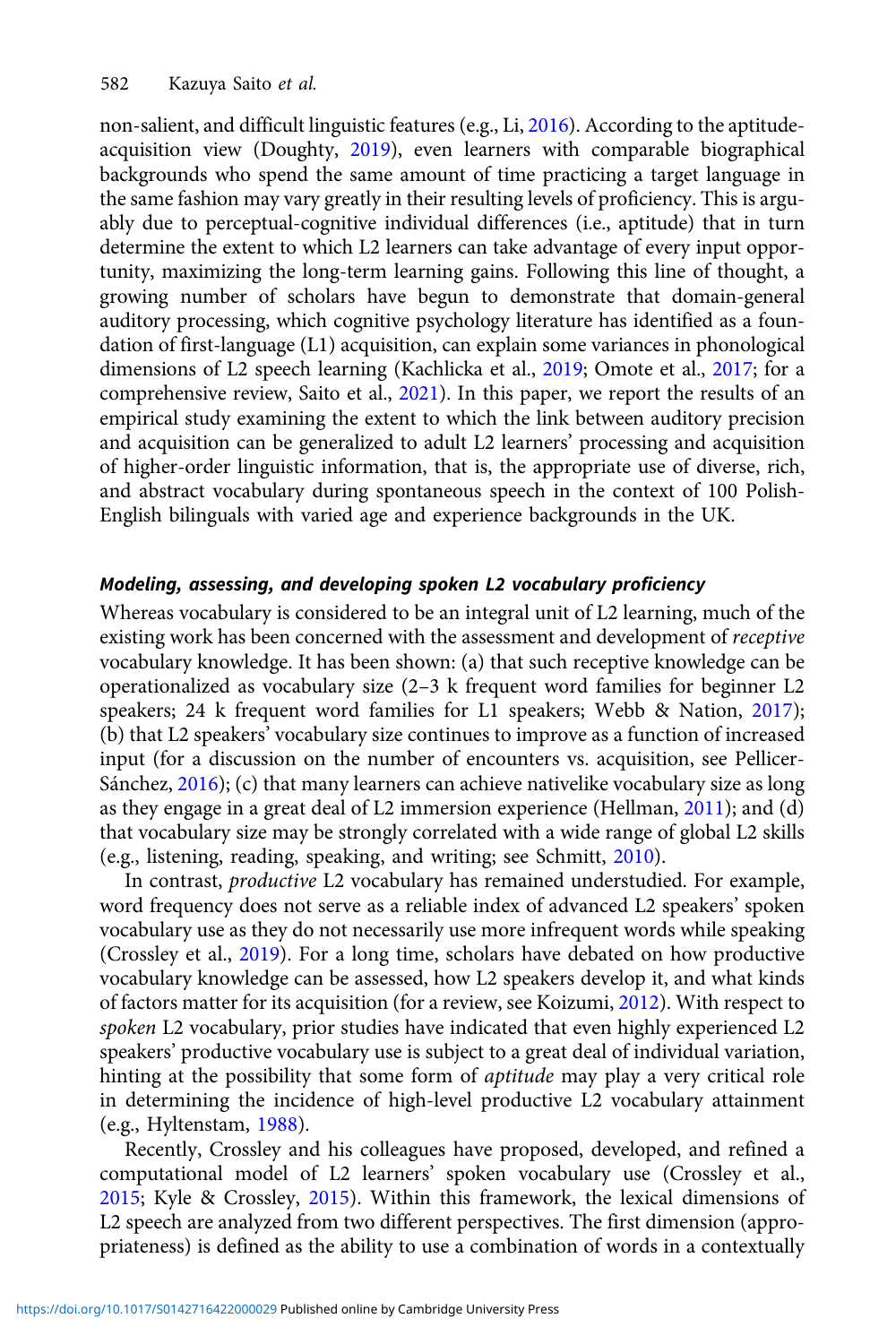appropriate and nativelike manner with the correct assignment of morphological markers. For similar accounts of appropriateness, see the semantic, collocational, and grammatical functions of word in Nation's (2001) model of L2 vocabulary knowledge. The second dimension (richness) is defined as the ability to use more infrequent, context-specific, and abstract words. This corresponds to the width and breadth and depth of word knowledge in Ellis's [\(2002\)](#page-21-0) model of lexical acquisition. Though few in number, empirical studies have examined how the appropriateness and richness aspects of L2 lexical knowledge develop among various types of L2 learners.

In terms of the initial phase of immersion (length of residence [LOR] < 1 year), much of the learning appears to benefit L2 learners' use of rich and varied vocabulary. Crossley and his colleagues longitudinally analyzed the lexical richness of six L2 learners' L2 speech development over 1 year. Participants' spoken vocabulary quickly became more abstract, using more hypernyms and less concrete words, especially within the first 4 months (Salsbury et al., [2011](#page-24-0)). As for the ultimate attainment of more experienced and advanced L2 learners' vocabulary use, the literature has been severely limited. Bartning et al. ([2012](#page-20-0)) investigated the spoken morphological accuracy of the speech of 20 experienced late native Swedish learners of L2 (LOR  $>$  5 years). The results demonstrated that the participants' accuracy performance was significantly distinguishable from inexperienced learners (LOR < 2 years) and native controls.

In the context of  $100+$  Japanese learners of English with varied experience profiles in naturalistic and classroom settings, Saito [\(2015](#page-23-0), [2019,](#page-23-0) [forthcoming\)](#page-23-0) examined the degree of vocabulary appropriateness (lexical, collocational, and morphological accuracy) and richness (frequency, range/context specificity, and abstractness). Experienced learners' (LOR > 6 years) spoken vocabulary use was significantly more accurate, varied, and richer than that of inexperienced learners in spontaneous speech. Interestingly, whereas few ultimately attained nativelike lexical accuracy, many experienced participants' richness performance was indistinguishable from native controls. The results indicate that the rate and ultimate attainment of spoken L2 vocabulary learning may differ in appropriateness and richness. On the one hand, many L2 learners can expand L2 vocabulary richness and reach a nativelike level within a short period of immersion  $(< 1$  year), as long as they practice and use the target language. On the other hand, whereas L2 learners' vocabulary use tends to be more accurate as a result of increased immersion, the incidence of nativelike accuracy appears to be limited to very few individuals (cf. Hyltenstam, [1988\)](#page-22-0).

In the current study, we test the hypothesis that the outcomes of spoken L2 vocabulary development can be explained not only by experience-related factors (length, quality, and timing of L2 use), but also by learners' aptitude profiles (i.e., auditory processing). More specifically, we assume that the aptitude and acquisition link can be most clearly observed, especially in the relatively difficult aspects vocabulary development can be explained not only by experience-related factors<br>(length, quality, and timing of L2 use), but also by learners' aptitude profiles<br>(i.e., auditory processing). More specifically, we assume that Results section for the benchmark analyses of L1 and L2 speakers' vocabulary proficiency). In this way, those with greater aptitude are expected to attain high-level L2 lexical proficiency after years of immersion as they can make the most of every practice opportunity in naturalistic settings (Doughty, [2019](#page-21-0)).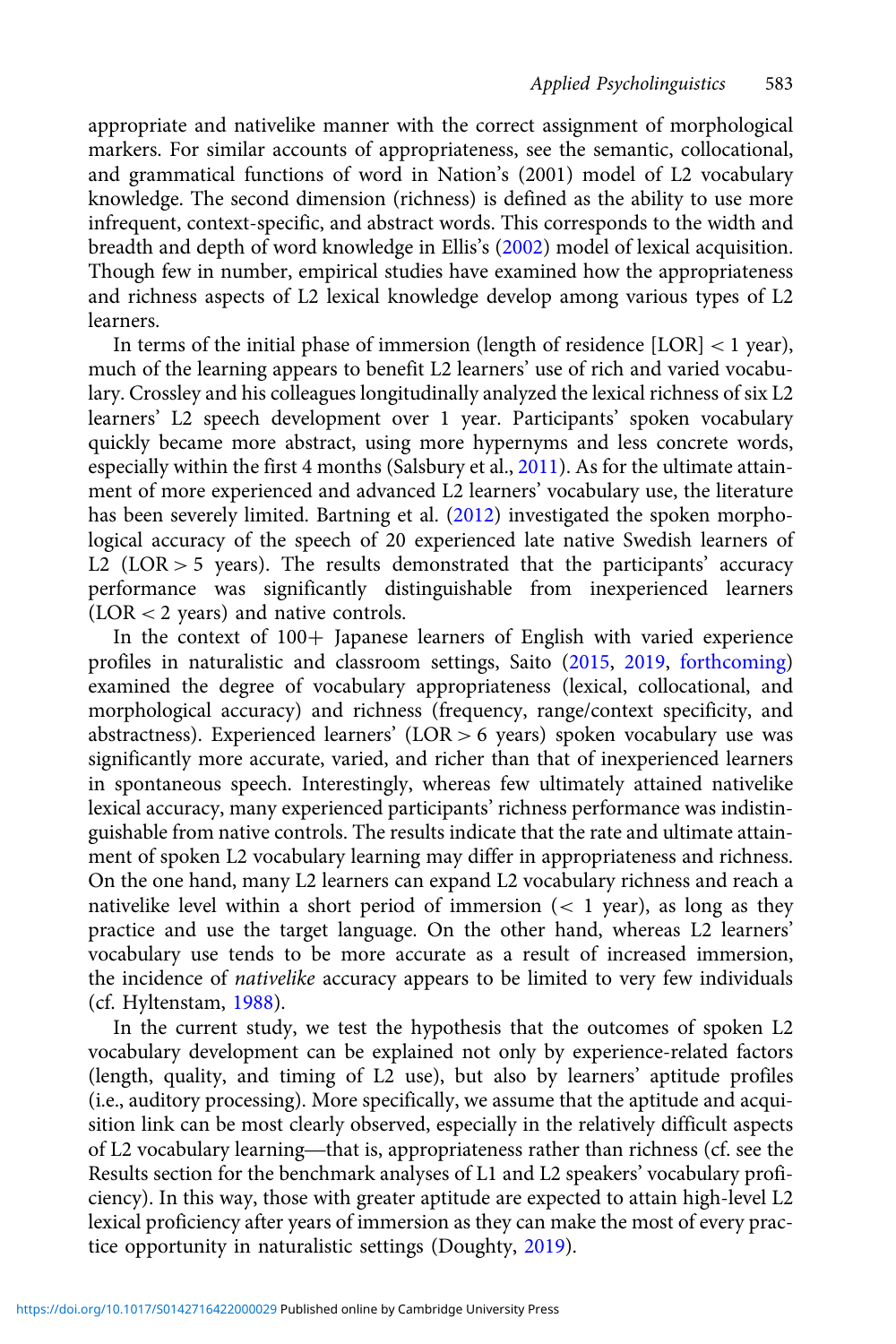# Domain-general auditory processing in L1 acquisition

In the field of cognitive psychology, one major theoretical debate concerns whether, to what degree, and how certain regions of the brain are specifically involved in human language acquisition (for an overview, see Campbell & Tyler, [2018](#page-20-0)). One influential view states that the same perceptual-cognitive faculties govern a range of general purpose learning behaviors including language learning, and an example of such a domain-general capacity that has received much attention is auditory processing. This ability is collectively referred to as a set of basic, low-level perception skills to encode, represent, and remember frequency and time dimensions of sounds (e.g., pitch, formants, duration, and amplitude). Many scholars have argued that individual differences in such auditory perception skills play a key role in the speed, development, and delay in first-language (L1) acquisition (i.e., the auditorydeficit theory; Goswami, [2015;](#page-21-0) Tallal, [2004](#page-24-0)).

Auditory processing serves as "the gateway to spoken language" (Mueller et al., [2012,](#page-23-0) p. 15953), as it anchors every stage of phonological, lexical, and morphosyntactic processing. In order to detect phonetic and phonological categories, it is necessary to encode the relative weights of multiple acoustic cues, such as formant height, shape, and length for vowels (Kuhl, [2000](#page-22-0)) and approximants (Espy-Wilson et al., [2000](#page-21-0)), pitch and voice onset time for stop consonants (Shultz et al., [2012\)](#page-24-0), and pitch height and contour for lexical tones (Chandrasekaran et al., [2010\)](#page-20-0). More robust, prompt, and automatic phonetic and phonological analyses directly relate to the activation of contextually appropriate target words (Norris & McQueen, [2008\)](#page-23-0), the detection of word and sentence boundaries (Cutler & Butterfield, [1992\)](#page-21-0), and the refinement of morphological details (Joanisse & Seidenberg, [1998](#page-22-0)).

Among typical language development, auditory sensitivity continues to grow up to the age of 8 to 9 years, followed by a gradually declining curve through older adulthood (Skoe et al., [2015\)](#page-24-0). There is ample evidence that when toddlers experience difficulties at the level of basic lower-level auditory perception, their acquisition of phonetic, phonological, lexical, and morphosyntactic knowledge is slowed down, resulting in a range of global language problems (for a research synthesis, see Hämäläinen et al., [2013](#page-22-0)). For example, global language skills, such as reading and phonological awareness, are linked to the perception of nonverbal spectral (pitch and formats) and temporal (duration and amplitude) encoding (Foxton et al., [2003;](#page-21-0) Grube et al., [2012\)](#page-21-0). Thus, there is much correlational evidence showing that dyslexic children are more likely to have auditory deficits (Casini et al., [2018;](#page-20-0) Goswami et al., [2011;](#page-21-0) Won et al., [2016](#page-25-0)). Some scholars have suggested auditory processing measures as a diagnostic tool for dyslexia (Hornickel & Kraus, [2013](#page-22-0)) and other language-related disorders (Russo et al., [2008](#page-23-0)).

As for normal-hearing children (i.e., children who have not been diagnosed with specific language impairment or dyslexia), there is ample research examining the relationship between individual differences in auditory processing and language skills (e.g., Anvari et al., [2002;](#page-20-0) Bavin et al., [2010](#page-20-0); Boets et al., [2008;](#page-20-0) Douglas & Willatt, [1994](#page-21-0); Lamb & Gregory, [1993;](#page-23-0) Talcott et al., [2000](#page-24-0); Tierney et al., [2021\)](#page-24-0). In essence, these studies have indicated (a) that children without hearing impairment nonetheless vary in auditory abilities and (b) that this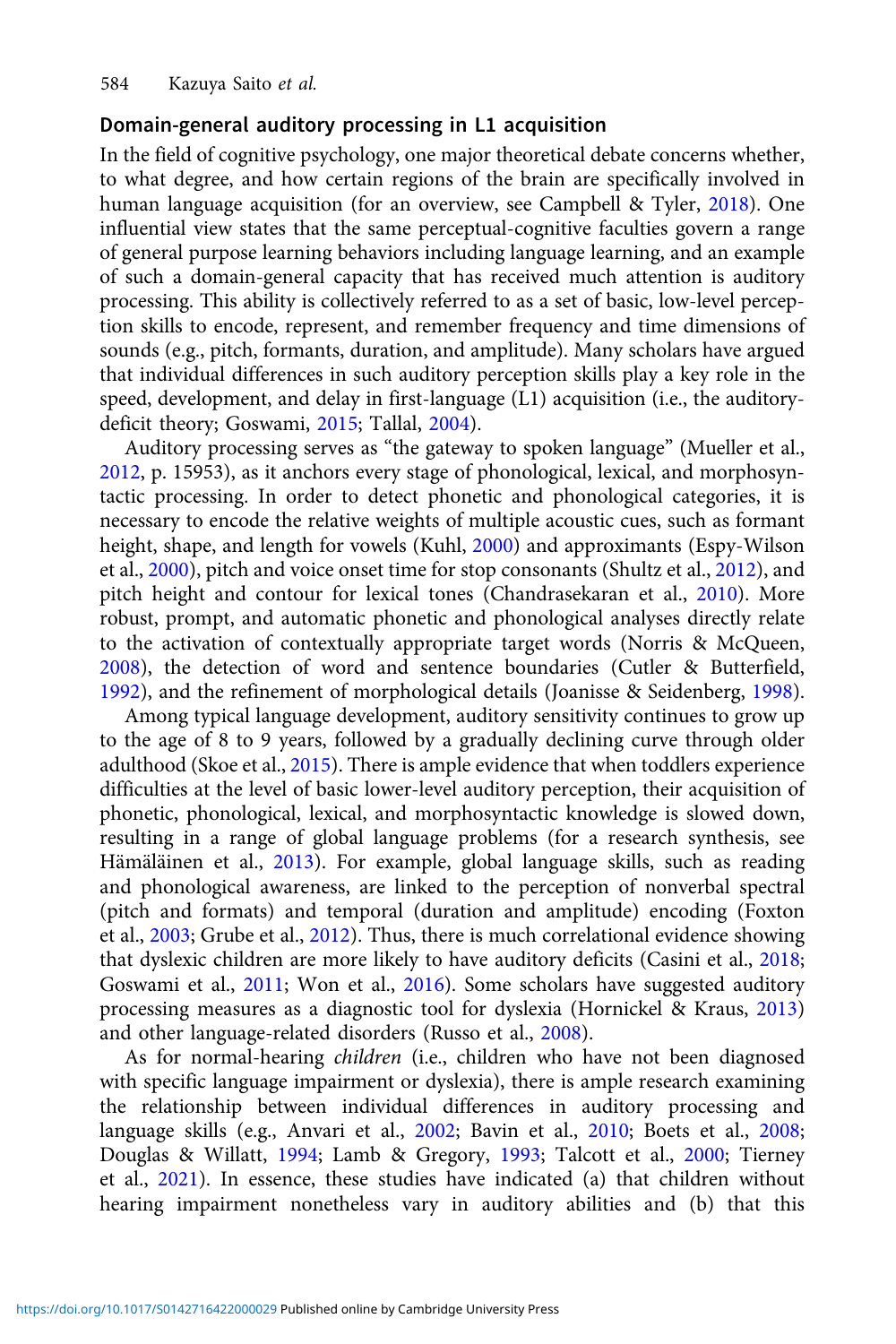variability is linked to a range of language outcomes (speech-in-noise perception, vocabulary use, literacy, and phonological awareness).

When it comes to normal-hearing *adults*, similar individual variation has been observed (e.g., Kidd et al., [2007](#page-22-0)). However, the correlations between auditory processing and speech perception abilities appear to be unclear (e.g., but see Ahissar et al., [2000;](#page-20-0) Surprenant & Watson, [2001\)](#page-24-0). One possible reason for this could be related to the various redundancies in speech perception. Every phonological contrast involves the complex integration of multiple acoustic signals. Due to the existence of multiple redundant cues, when listeners fail to perceive one, they may still accurately perceive the phoneme based on a different cue (e.g., the perception of English stops using voice onset time and/or pitch in following vowels; Toscano & McMurray, [2010](#page-24-0)). As L1 speakers regularly engage in language-based interactions during which they receive input for prolonged periods of time, accumulating a great deal of relevant speech perception experience, even those with particular auditory deficits may identify/adopt unique cue weighting strategies to optimize speech recognition (e.g., Jasmin et al., [2019](#page-22-0) for the case of amusics using duration rather than pitch cues for the normal perception of speech and music).

# Domain-general auditory processing in L2 acquisition

More recently, some scholars (e.g., Saito, et al., [2020a](#page-24-0)) have begun to argue not only that auditory processing could explain some variance in adult L2 learners' speech learning outcomes but also that it may play an even more influential role in L2 than L1 acquisition because of the quantitative and qualitative differences between L1 and L2 learning processes. In L1 acquisition, even infants with auditory perception deficits may overcome acquisition problems with extensive exposure to input for a long period of time (Rosen, [2003](#page-23-0)). Contrastingly, adult L2 learners typically have limited access to exposure to their target language, even under immersion conditions (Jia & Aaronson, [2003\)](#page-22-0). Unlike L1 learners, the lack of sufficient exposure opportunities may prevent L2 speakers from compensating for any perceptual deficit hindering their L2 comprehension development. In L2 learning contexts, any perceptual advantage or disadvantage can more strongly predict the extent to which L2 learners can benefit most from such limited input opportunities (Doughty, [2019\)](#page-21-0).

Compared to L1 acquisition, in which auditory category learning takes place on a blank state (free of prior phonetic experience), it is important to note that adult L2 learners filter a new language input through their already-established auditory representations. In particular, they have to attend to new cues when L2 phonetic and phonological categories differ from L1. For example, Japanese speakers must learn to perceive difference in the third formant to acquire English [r] and [l] (Iverson et al., [2003\)](#page-22-0), as well as to adjust and re-tune to existing analysis patterns when the cue weightings only partially overlap between L1 and L2 sounds (e.g., Chinese speakers need to deprioritize pitch and prioritize duration cues to acquire English word and sentence stress patterns; Jasmin et al., [2020\)](#page-22-0). Developing or/and adjusting perceptual strategies to rely on new sources of input may draw on the ability to precisely and explicitly encode auditory dimensions, and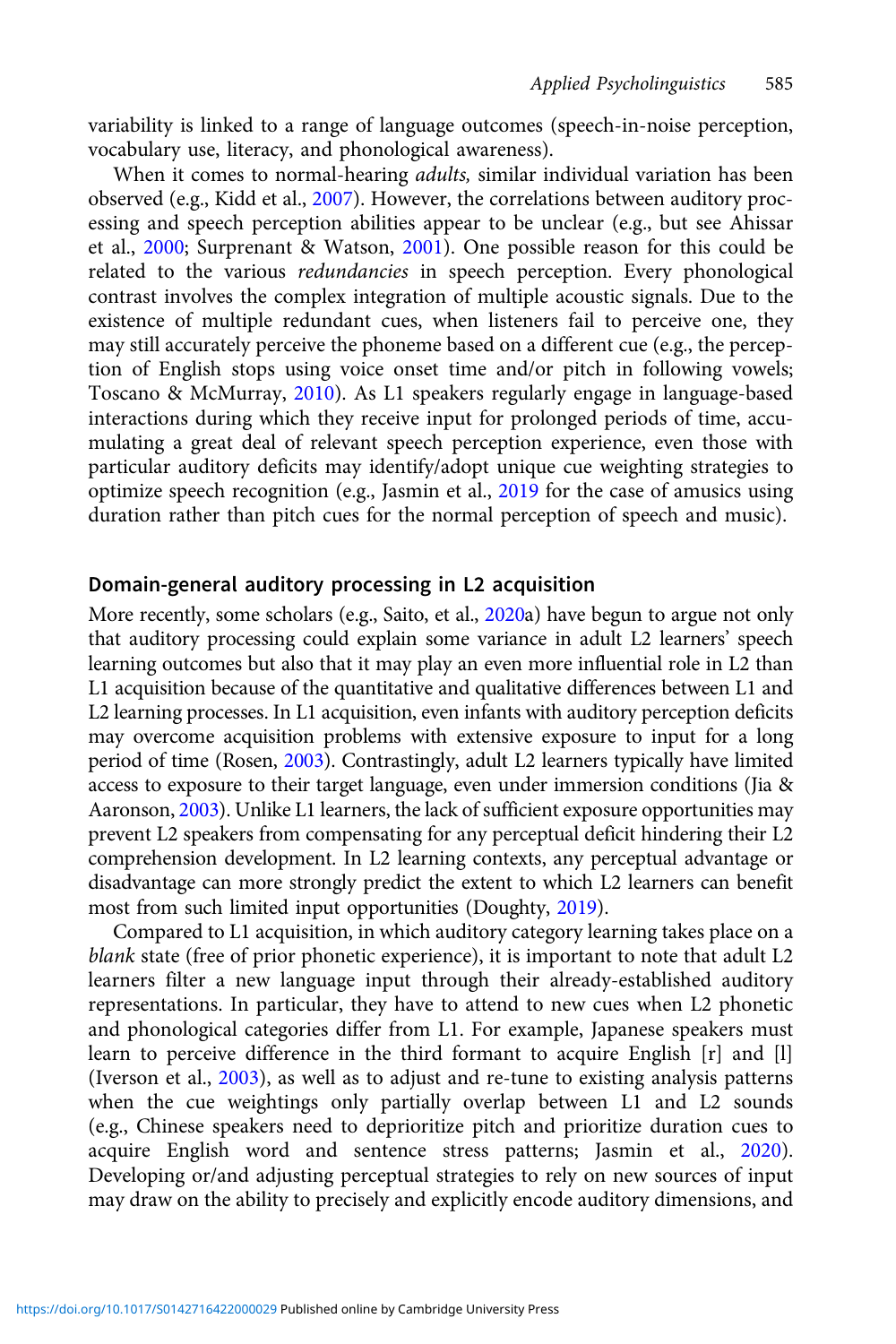so individual differences in auditory processing may demonstrate even greater predictive power for adult L2 speech learning success (Doughty, [2019\)](#page-21-0).

With regard to testing the auditory-deficit hypothesis in L2 acquisition, there is a growing body of empirical research featuring a wide range of adult L2 speakers with diverse experience backgrounds. This work has found that individuals with more precise auditory processing abilities can hear and remember unfamiliar sounds and words more quickly when they are exposed to them (e.g., Kempe et al., [2015;](#page-22-0) Wong & Perrachione, [2007](#page-25-0)). In addition, individuals who demonstrate greater sensitivity to key acoustic information in a gradient manner (perceiving fine differences within sound categories) are more capable of integrating multiple cues to a single percept (e.g., Kim et al., [2020](#page-22-0) for the weighting of vowel quality and quantity in the perception of synthesize vowel contrasts; Kong & Edwards, [2016](#page-22-0) for the weighting of voice onset time and pitch in the perception of synthesized stop voicing contrasts; Chandrasekaran et al., [2010](#page-20-0) for the weighting of pitch direction and height in English speakers' perception of Mandarin lexical tones).

When it comes to naturalistic L2 speech learning, it is individual variation in auditory processing that determines learning success even after the length and quality of experience is controlled for (Omote et al., [2017](#page-23-0) for segmental and supra-segmental perception; Saito et al., [2020](#page-24-0)a for segmental and suprasegmental production). Interestingly, the relationship between auditory processing and acquisition tends to be stronger when L2 learners have engaged in a sufficient amount of immersion experience (e.g.,  $> 1$  year: Saito et al., [2020\)](#page-24-0), and when the analyses focus on the relatively difficult aspects of L2 speech learning (e.g., phonological accuracy rather than fluency; Saito et al., [2020a](#page-24-0)). In contrast, the predictive power of auditory processing may be smaller when learners lack opportunities to be exposed to extensive, interactive, and varied aural input (Saito et al., [2021](#page-24-0) for classroom L2 learners).

Not surprisingly, all the aforementioned studies have exclusively concerned the relationship between auditory perception and L2 phonology, since the role of auditory input processing is most directly relevant to segmental and suprasegmental acquisition. If we take the theoretical stance that auditory processing is a bottleneck for various dimensions of L2 speech acquisition, the question now becomes the extent to which auditory processing influences the acquisition of higher-level linguistic input processing is most airectly relevant to segmental and suprasegmental acquisi-<br>tion. If we take the theoretical stance that auditory processing is a bottleneck for<br>various dimensions of L2 speech acquisition, the ques varied vocabulary items. The current study is designed to address this issue.

# Motivation for current study

There are several reasons to predict the presence of a relationship between more precise auditory processing and spoken L2 vocabulary development. Although the context of the topic is exclusively limited to English, there is some discussion to support the hypothesis that auditory processing drives the lexical, morphosyntactic, and global aspects of L2 learning.

At the lexical level, the detection of L2 lexical and sentence stress patterns is claimed to be fundamental to segmenting and making input available for word analyses (Field, [2005](#page-21-0)). Given that these linguistic phenomena are marked by changes in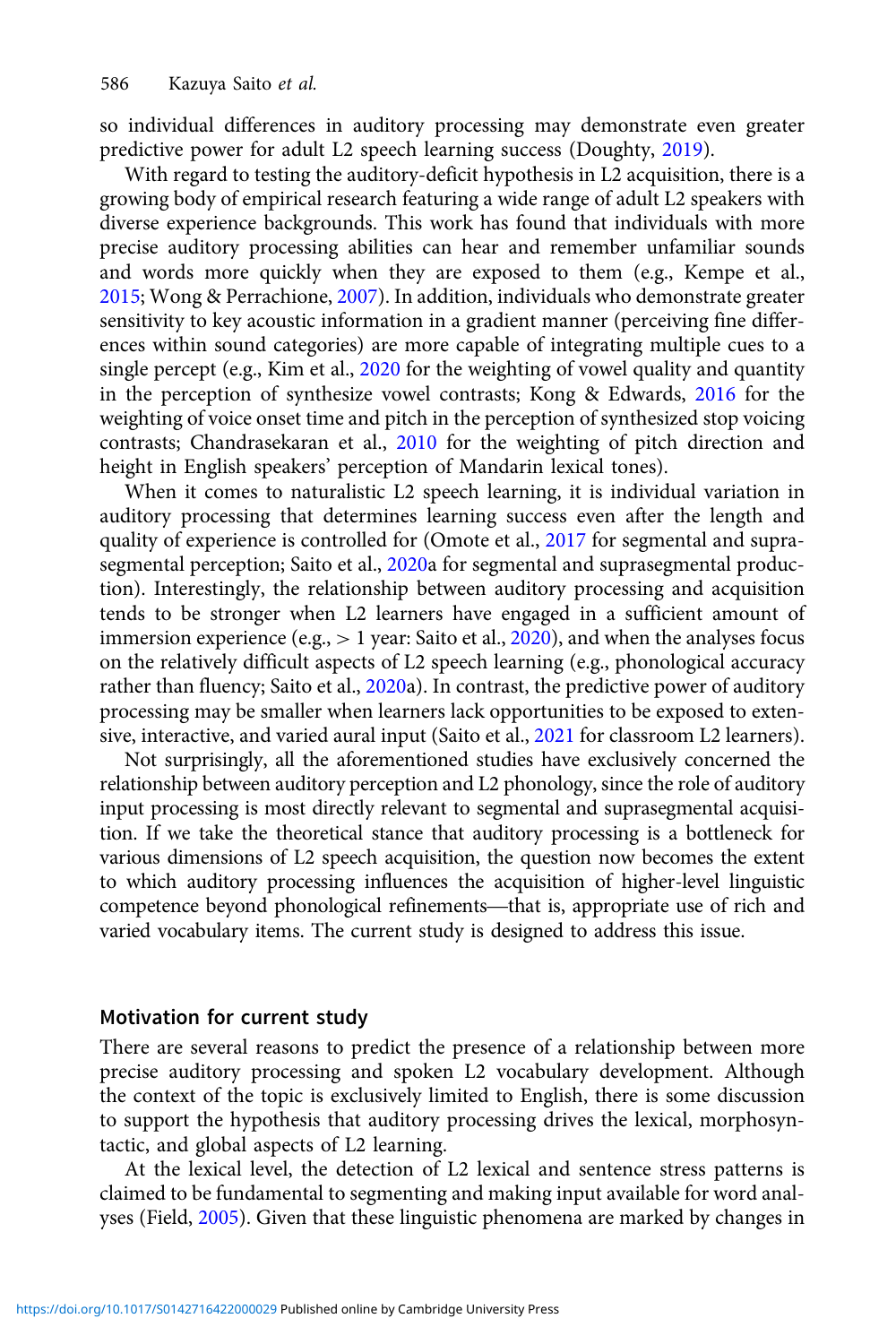pitch, duration, and amplitude, it is reasonable to assume that individuals with greater sensitivity to the relevant acoustic dimensions can better encode, notice, and internalize novel or L2 prosodic patterns relative to L1 counterparts (Chandrasekaran et al., [2010\)](#page-20-0). Relatedly, speech corpus research has shown that more frequent collocations are characterized by shorter word duration (Gregory et al., [1999\)](#page-21-0) and that more frequent, predictable, or/and redundant words have shorter durations as well as reduced pitch and amplitude range (see also Bybee & Scheibman, 1996 for the relationship between collocational strength and vowel reduction; Shattuck-Hufnagel & Turk, [1996\)](#page-24-0). Thus, we hypothesize that robust prosodic processing may help L2 learners infer from every instance of input not only which parts of speech could be chunked together but also whether they serve as frequent collocational units.

At the morphosyntactic level, it has been shown that the linguistic features with which L2 learners have the most difficulty tend to have fewer phonemes, and low syllabicity and sonority (e.g., Goldschneider & DeKeyser, [2001\)](#page-21-0). According to the prosodic account of L2 grammar (Goad & White, [2019\)](#page-21-0), the accurate encoding of prosodic cues is believed to be a necessary condition for the acquisition of complex morphology (e.g., inflection), syntax (e.g., word order), and semantics (e.g., articles). Thus, we hypothesize that individual differences in pitch, duration, and amplitude rise time may determine the extent to which learners can extract L2 morphosyntactic information from aural input and that those with more precise prosodic processing can demonstrate more advanced L2 morphosyntactic proficiency (e.g., Kachlicka et al., [2019;](#page-22-0) Saito et al., [2020](#page-24-0)a).

At the global level, whereas L2 vocabulary knowledge is instrumental to global reading and listening skills, it has been shown that those who have attained highly advanced L2 listening and reading proficiency are likely to have greater working memory, attentional control, and phonological awareness (Vafaee & Suzuki, [2020](#page-24-0); Wallace, [2020\)](#page-24-0). Importantly, scholars have also demonstrated that auditory processing and cognitive abilities are interwoven with each other (Ahissar et al., [2006](#page-20-0); Grube et al., [2012](#page-21-0); Snowling et al., [2018\)](#page-24-0). As such, auditory processing and memory abilities can simultaneously help learners hold aural information for a longer period of time, thereby making it available for more robust acoustic analyses (Zhang et al., [2016](#page-25-0)).

Given that auditory processing is an important determinant of phonological aspects of L2 speech learning (e.g., Omote et al., [2017\)](#page-23-0), and that the mechanisms underlying the individual differences in L2 lexical production development and attainment have remained open to investigation (Saito, [2015,](#page-23-0) [2020\)](#page-23-0), the current study explored the relationship between a total of 100 late Polish-English bilinguals' profiles of auditory processing (pitch, duration, and amplitude rise time), biographical backgrounds (length of immersion, musical training, and age of arrival [AOA]), and spoken vocabulary proficiency (appropriateness and richness). The following research question, followed by predictions, was formulated:

• Whether to what degree and how does auditory processing relate to postpubertal L2 learners' spoken vocabulary proficiency when biographical factors are controlled for?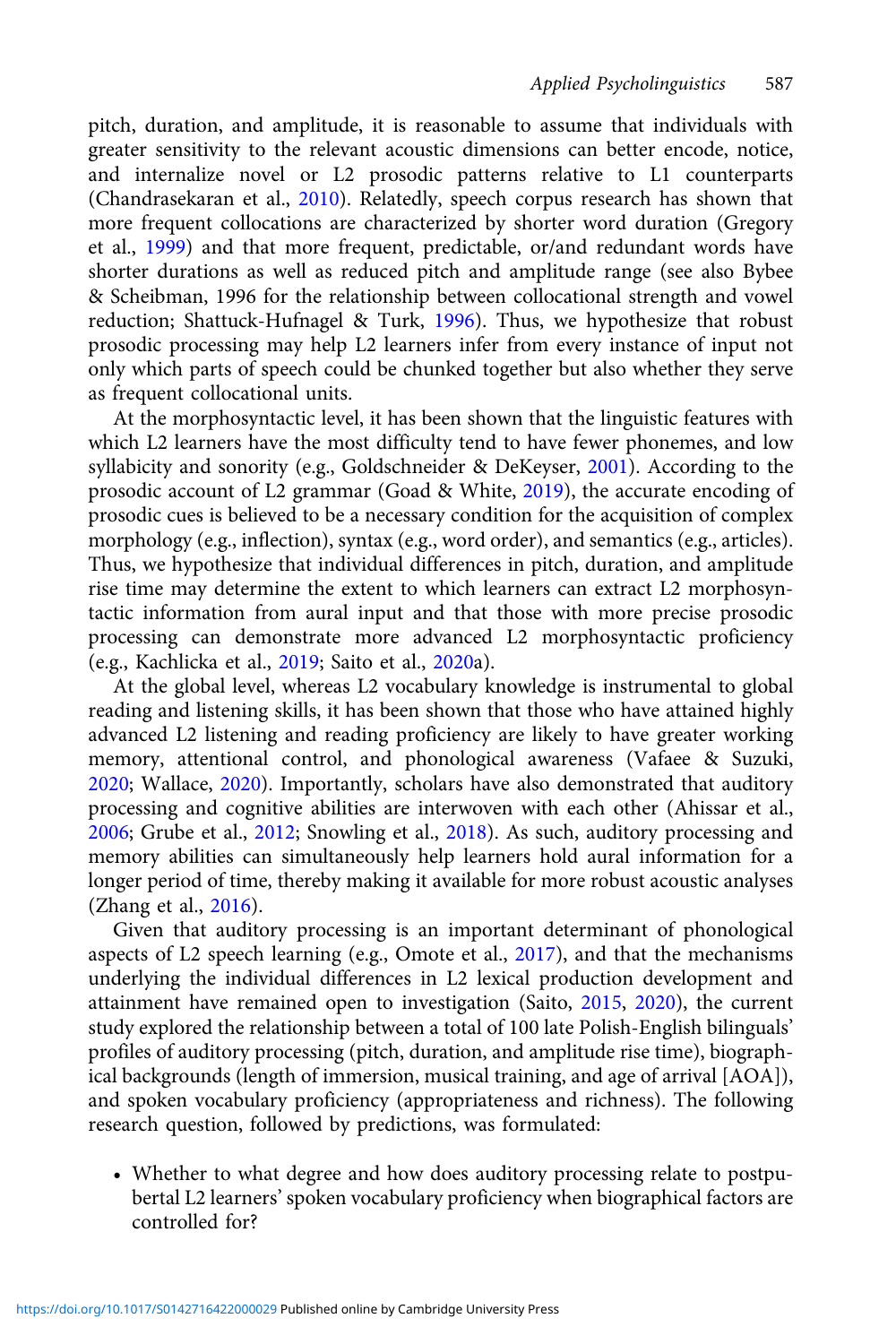|                                |            |      |     | Range |  |  |
|--------------------------------|------------|------|-----|-------|--|--|
|                                | M          | .SD  | Min | Max   |  |  |
| Chronological age              | 30.2 years |      | 19  |       |  |  |
| Age of arrival                 | 22.4 years | 3.6  |     |       |  |  |
| Length of residence            | 7.3 years  |      |     |       |  |  |
| Age of EFL education           | 9.9 years  | 3.4  |     |       |  |  |
| Length of EFL education        | 9.5 years  | マ ち  |     |       |  |  |
| Current L2 use @ work          | $80.1\%$   | 23.5 |     |       |  |  |
| Current L2 use @ home          | 56.3%      | 37.5 |     |       |  |  |
| Current L2 use $\omega$ social | 62.5%      |      |     |       |  |  |

Table 1. Biographical backgrounds of 100 participants

According to the cross-sectional and longitudinal investigations, much vocabulary learning can be observed in richness (e.g., Salsbury et al., [2011](#page-24-0)), and an extensive period of regular and frequent L2 use may be needed to make a perceptible change in appropriateness (e.g., Saito,  $2019$  for  $10+$  years of immersion). As stated in the aptitude-acquisition hypothesis (Doughty, [2019](#page-21-0)), it is in such relatively difficult aspects (i.e., appropriateness rather than richness) where aptitude (including auditory processing) may play a key role in determining the extent to which certain L2 learners can attain advanced L2 lexicogrammatical proficiency (rich and accurate). In particular, more precise auditory processing (pitch, duration, and amplitude in particular) may help L2 learners: (a) segment aural input into words with the accurate use of lexical stress; (b) detect, internalize, and use more frequent, strongly combined collocational chunks in a contextually appropriate manner; and (c) access perceptually non-salient morphological markers (fewer phonemes, low syllabicity, and sonority; e.g., Goldschneider & DeKeyser, [2001](#page-21-0) for regular past tense).

# Method

## **Participants**

The participants were 100 Polish residents in the UK whose pronunciation performance was assessed in the precursor project. The length of immersion varied widely from 0.1 to 19 years. The data collection (speech and auditory processing tests) was conducted with a researcher at a university in London. While the frequency of daily L2 use varied across different contexts (work, home, and family), according to individual interviews, the participants reported that their main language of communication, at work and/or at home, was L2 English. After experiencing 6–15 years of English-as-a-Foreign-Language education in Poland, the participants arrived in the UK after puberty (AOA > 17 years). None reported any hearing nor reading problems. All the biographical information is detailed in Table 1.

In the precursor research (Saito et al., [2020](#page-24-0)a), the differential effects of age, experience, and auditory processing on the participants' phonological accuracy and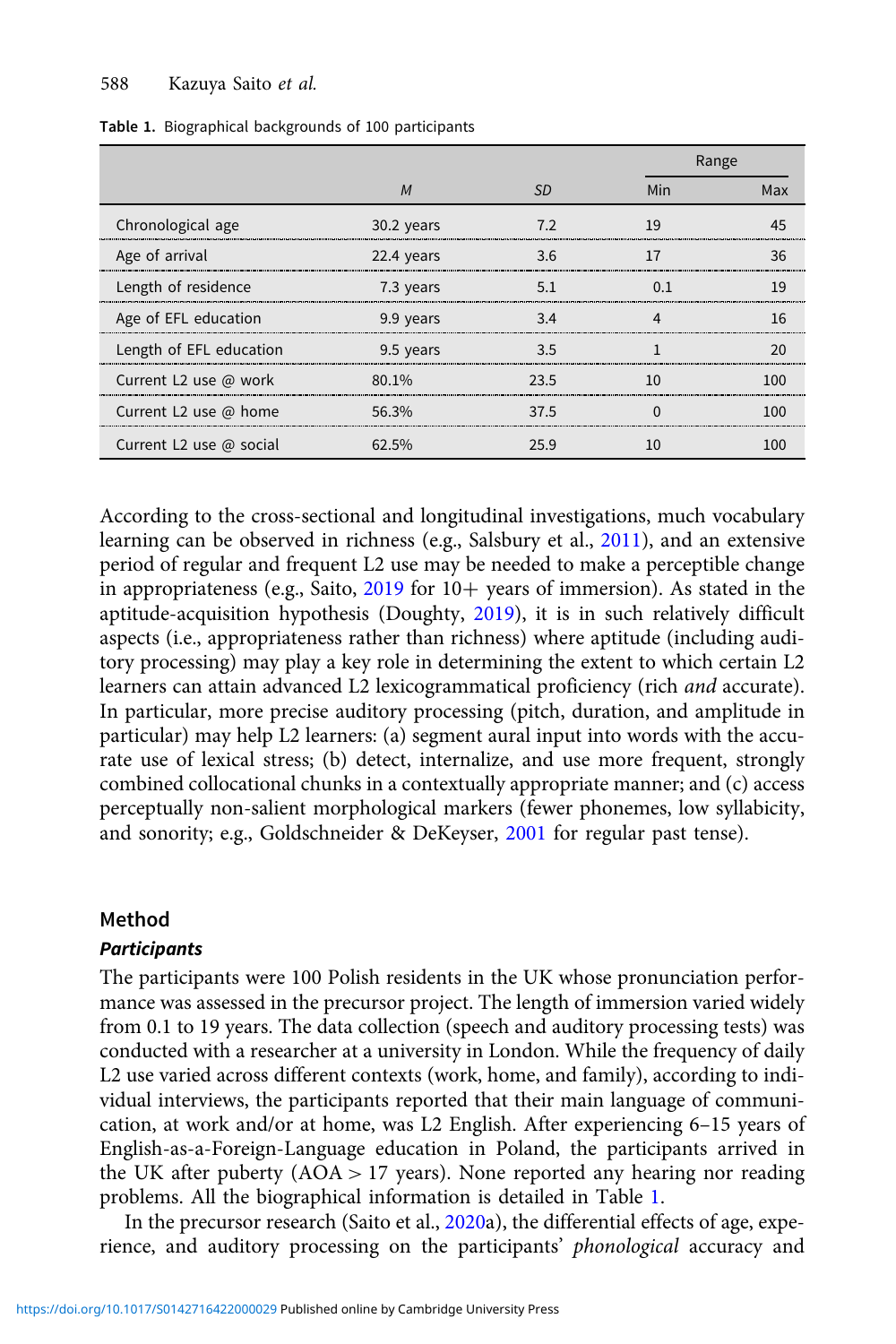fluency were measured. The analyses and findings were based on short speech samples (30 s per participant) elicited using a semi-structured speaking task (i.e., picture description), which would fall short of the length threshold for spoken lexicogrammar analyses. With a view of conducting robust analyses of spoken lexi $c$ ogrammar, scholars have suggested  $100+$  words as a minimum length requirement (Koizumi & In'nami, [2012\)](#page-22-0). To elicit sufficiently long spontaneous speech samples, and to capture appropriate use of vocabulary and grammar, longer speech samples from the same participants were elicited using a different task, that is, oral interview.

## Speaking task

Free speech tasks, such as the oral interview task in this study, have been widely used in L2 vocabulary research (e.g., Crossley et al., [2015](#page-20-0)) and high-stakes speakingability tests (e.g., IELTS). First, participants were asked to talk about the following topic (i.e., What was the hardest and toughest challenge in your life?). After 1 min of planning time, they spoke for roughly 2 min. Finally, the researcher asked a few follow-up questions in response to the content of their speech (for the materials used in the study, see Supporting Information-A). Compared to the highly structured task used in the precursor project, wherein participants focused on describing already provided information (picture narratives), the format of the interview task could be considered less structured, encouraging participants to produce longer and more complex speech while talking about more informal, familiar, and personal topics with freedom (see Skehan, [1998](#page-24-0)).

To control for the effects of phonological quality on L2 analyses, all the recordings were transcribed and cleaned by removing filled pauses (e.g., "ah, eh, um") and fixing obvious mispronunciation problems (e.g., life, pronounced as rife, would still be spelled as life). The duration of the transcripts widely varied  $(M = 503.1$  words,  $Range = 106 - 1264$  words). Four researchers initially transcribed the same five speech samples (out of the entire dataset, 100 speech samples) to compare their agreement. While their transcripts largely agreed with each other, they discussed any discrepancies and agreed on some transcription conventions (see Supporting Information-B). Afterward, the remaining 95 samples were divided between the 4 researchers, each of whom individually transcribed 20–25 samples. Whenever they encountered ambiguous situations, they consulted with each other to ensure that they had consistently followed the agreed conventions.

## Analyses of appropriateness

To capture the multifaceted nature of appropriateness, three different approaches were adopted:

#### Holistic appropriateness

To account for the potentially different degrees of error gravity on global comprehension and communicative adequacy, scholars have emphasized the importance of expert raters' holistic judgments (Foster & Wigglesworth, [2016\)](#page-21-0). Following the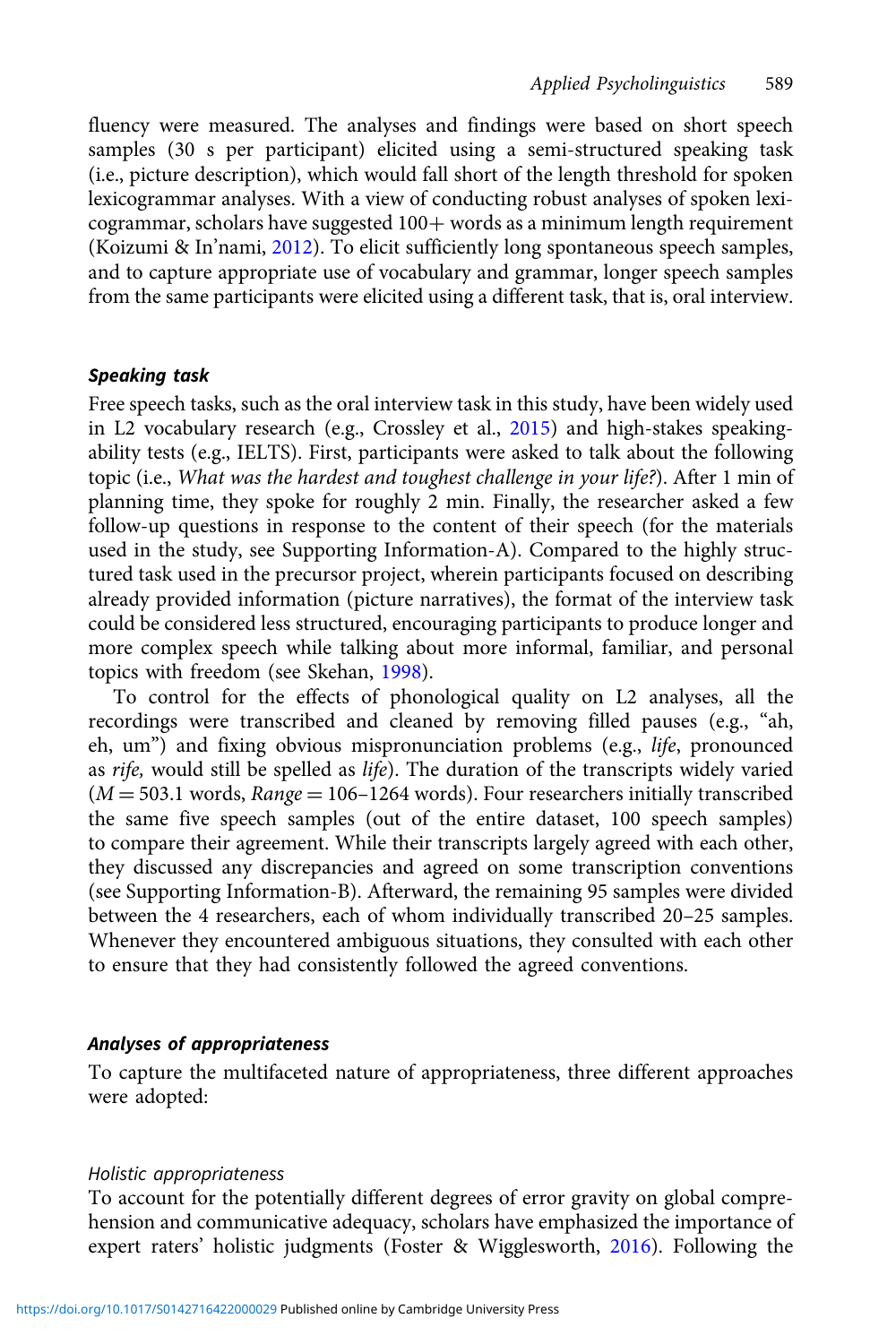training procedure in Saito [\(2019\)](#page-23-0), a total of five linguistically trained raters were recruited to assess semantic and morphosyntactic dimensions of appropriateness.

Raters. The raters included three native speakers of English (two from the UK and one from the USA) and two near-native speakers of English (one from Estonia and one from Germany). All of them received several years of linguistics training at universities in London and had a significant amount of experience in L2 speech analyses as they regularly participated in empirical research projects of this kind. They reported high levels of familiarity with vocabulary use in British English and foreign accented English in the UK. As reported below, all the raters demonstrated relatively high inter-rater agreement (see below).

Procedure. The rating sessions took place individually under the supervision of a researcher. The raters first received definitions for the two different areas of appropriateness: (a) semantic and (b) morphosyntactic. For training scripts and onscreen labels, see Supporting Information-C. During the assessment, the samples were displayed on a computer screen in a randomized order using MATLAB software. For each token, the degree of appropriateness was assessed using a moving slider. If the slider was placed at the leftmost end of the continuum, labeled with a frowning face (indicating "non-targetlike"), the rating was recorded as 0. If the slider was placed at the rightmost end of the continuum, labeled with a smiley face (indicating "targetlike"), the rating was recorded as 1000. The scoring method was explicitly explained to the raters. None of them asked any questions. To avoid any confusion (as reported in some L2 assessment research using a numbered scale; (Isaacs & Thomson, [2013\)](#page-22-0), no numerical values were displayed on the screen.

To ensure the raters' understanding of the procedure, they evaluated three practice transcripts (not included in the main dataset) and explained/justified their decisions. For each response, the researcher gave feedback to ensure that the raters handled the three different categories without confusion. Finally, the raters moved onto the main dataset of 100 transcripts.

Reliability. In our pilot run, the length of a session turned out to be a problem as some transcripts were long (> 1000 words). To reduce rater fatigue, all transcripts were equally cut down to 250 words, except for several samples that were already less than 250 words. Each session lasted for approximately 3 hr (including training and practice), and the raters took a short break (10 min) halfway through. A Cronbach's alpha analysis revealed that the five raters demonstrated relatively strong agreement for semantic appropriateness ( $\alpha = .81$ ) and morphosyntactic appropriateness ( $\alpha = .83$ ). According to the post-rating questionnaire, the raters reported that they not only understood but also handled the three rubrics through the judgment sessions without confusion  $(M = 9$  out of " $1 =$  "very difficult",  $9 =$  "very easy and comfortable""). The five raters' scores were averaged to generate two scores for each transcript, quantifying its semantic and morphosyntactic appropriateness.

## Local appropriateness

Given that the task was designed to elicit the participants to use past tense while speaking, local morphosyntactic accuracy was operationalized via tallying the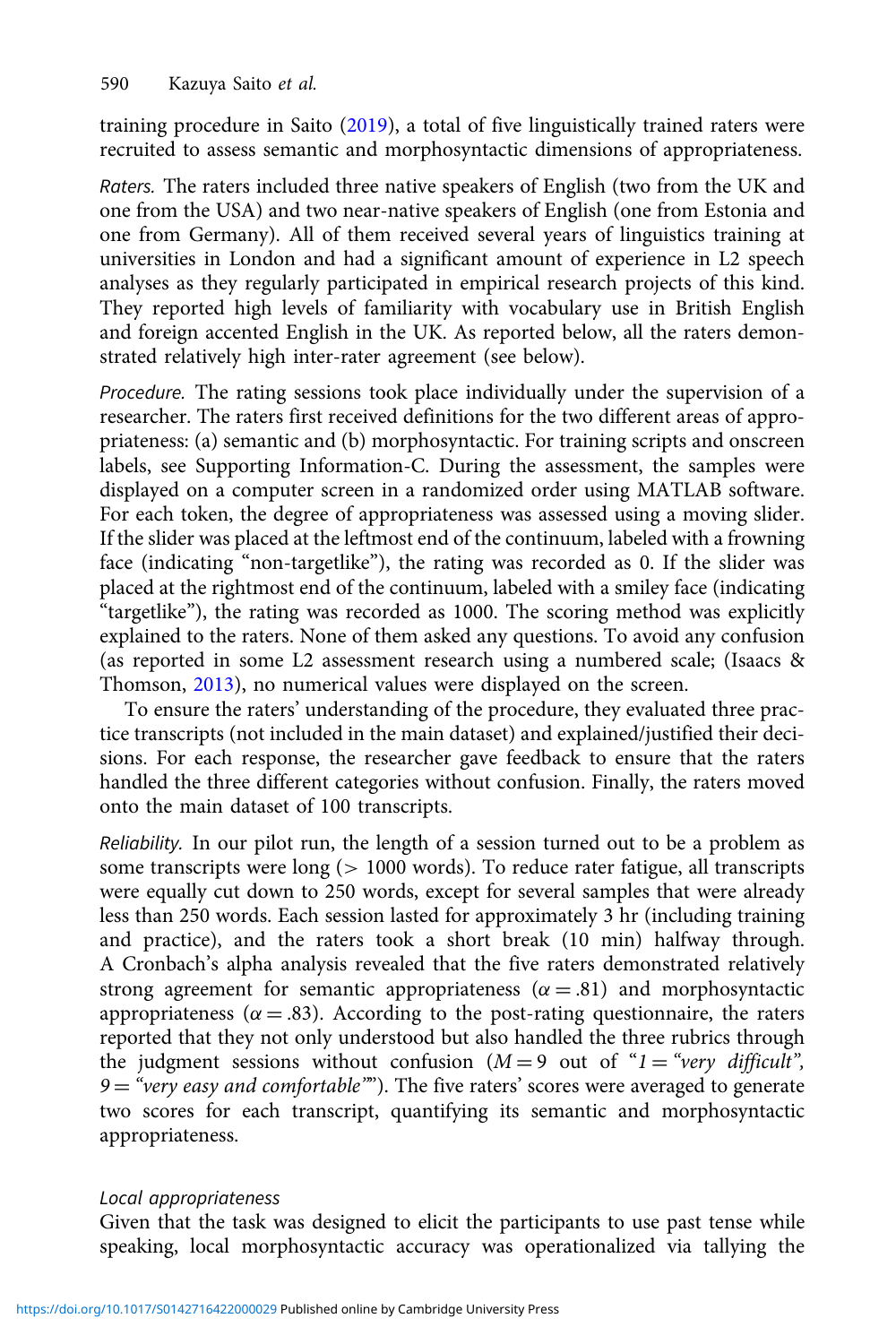number of past tense errors by the number of obligatory contexts per sample (for a similar approach, see Kourtali & Révész, [2020\)](#page-22-0). The past tense in English was considered perceptually non-salient (Goldschneider & DeKeyser, [2001](#page-21-0)), was semantically redundant and less intrusive to communicative success (VanPatten, [2002\)](#page-24-0), and was reported to be difficult among many adult L2 learners of English (Ellis et al., [2006\)](#page-21-0). Two linguistically trained coders first analyzed 20 (out of 100) samples. The inter-coder agreement was relatively high  $(r = .91)$ . The first coder completed the rest of the analyses. The participants' accuracy ratio widely ranged ( $M = 24.9\%$ ;  $SD = 18.3$ ; Range = 0–92%). Since the obligatory context analysis could be influenced by text length, we also calculated residual accuracy scores with the length factor statistically controlled for.

## Collocational appropriateness

Collocation is broadly defined as a meaningful combination of multiword expres-sions (Gablasova et al., [2017](#page-21-0)) and found to serve as a primary determinant of humans' intuitive of lexical appropriateness (Saito, [2020](#page-23-0)). To this end, two corpus-based association measures were used, Mutual Information (MI) bigram and trigram. Conceptually, MI indicates the strength of the partnership between two- and three-word expressions, while controlling for the probability of random groupings of words. Collocations with higher MI scores consist of combinations of words which likely have a fewer number of partner words. These words likely exhibit greater coherence, more distinctive meaning, and clearer discourse functions. To calculate MI, random co-occurrences of words were first estimated by dividing the number of any possible combinations within a fixed window size  $(n = \pm 5$  words in TAALES) by the total number of tokens in the reference corpus (British National Corpus). Then, the frequency of collocations was divided by the frequency of random co-occurrence among the words and then logarithmized.

# Analyses of richness

The multifaceted nature of richness was approached from three different perspectives via TAALES 2.0 (Kyle & Crossley, [2015\)](#page-22-0):

# Frequency

Word frequency refers to the extent to which less frequent and common words are used per sample. The index was calculated by dividing the total sum of frequency scores in reference to the British National Corpus by the number of all the words with frequency scores. In order to control for Zipfian effects in word frequency lists (higher-frequency words are more likely to be recycled), the raw scores were logarithmically transformed. Lower frequency scores indicate the use of less frequent words and more infrequent words, which is characteristic of more advanced L2 lexical proficiency (Crossley & McNamara, [2009](#page-20-0)).

## Range

Word range refers to the extent to which L2 speakers used more specific words which are narrowly used and observed in certain contexts and genres (rather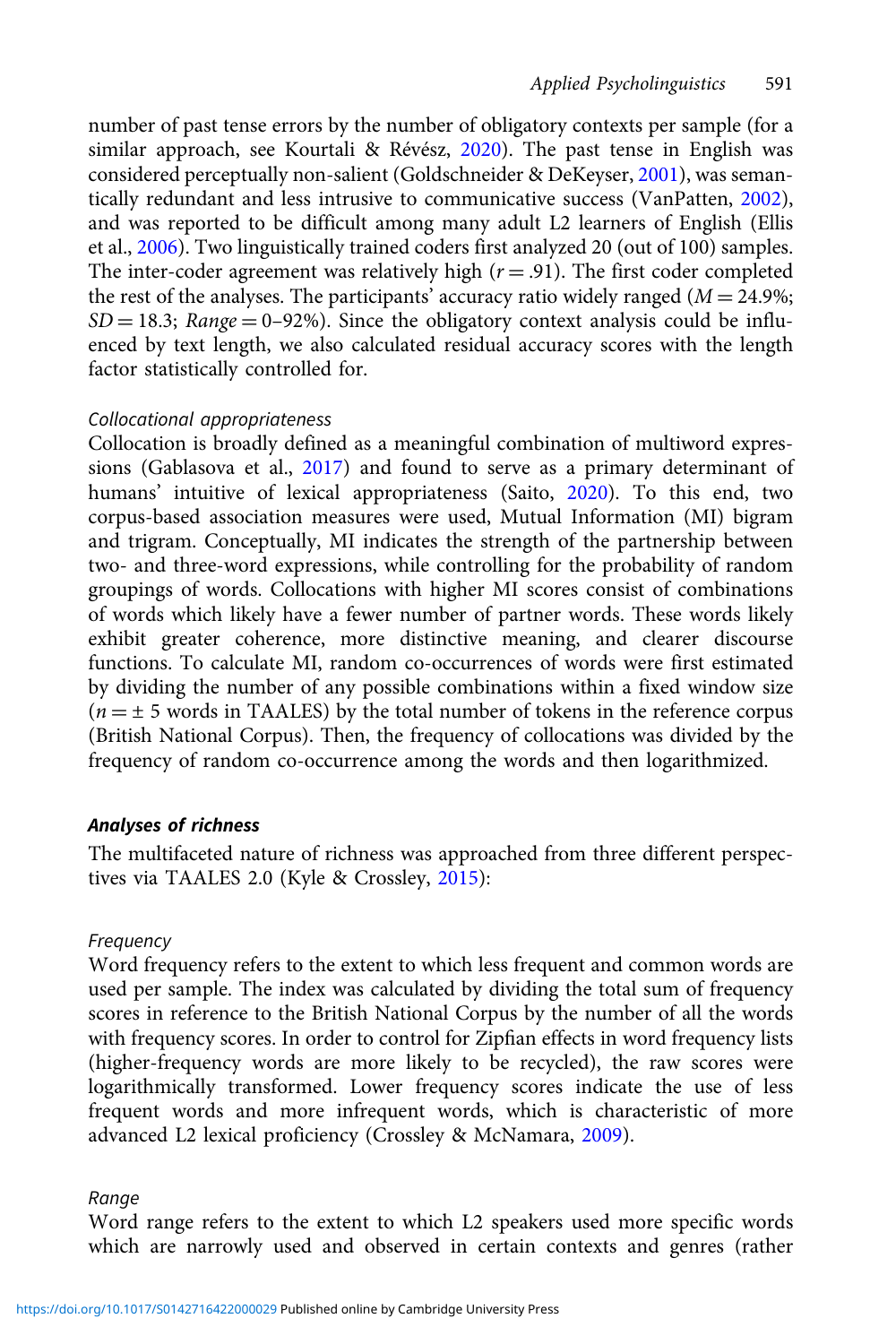than across diverse contexts). The index was calculated by dividing the total sum of range scores by the number of words in the texts with range scores. Like frequency, the raw scores were logarithmically transformed. Words with lower range scores indicate the use of more context-specific words (restricted to certain genres), which is considered as an index of more advanced L2 lexical proficiency (Kyle & Crossley, [2015\)](#page-22-0).

# **Abstractness**

Abstractness refers to the extent to which words that are less concrete, imageable, and familiar are used per sample. In TAALES, native speakers' perceived judgments of concreteness and imageability were stored for 4,000 content words based on the MRC psycholinguistics database (Coltheart, [1981](#page-20-0)). The average concreteness, imageability, and familiarity scores were calculated for each transcript (0–1000 points). Thus, those who often use words with lower judgment scores (i.e., less concrete, imageable, and familiar words) could be considered to have more advanced L2 lexical proficiency (Salsbury et al., [2011](#page-24-0)).

# Auditory processing measures

Following the methodology widely used in cognitive psychology (e.g., Surprenant & Watson, [2001](#page-24-0)), participants' domain-general perception ability was assessed using a battery of psychophysical assessments. The materials used for the current study were developed in precursor studies (e.g., Kachlicka et al., [2019\)](#page-22-0). As reviewed earlier, the acoustic dimensions relevant to L2 vocabulary acquisition were assumed to involve participants' thresholds for discrimination of pitch, duration, and amplitude. For each test, three complex tone stimuli were presented, with either the first or the third sounding different from the other two. Participants indicated which sound was different by either pressing the number "1" or "3" on a keyboard. An adaptive three-alternative forced-choice procedure was used, such that the difficulty of the task would decrease after every incorrect response and increase after every third correct response. The program continued until eight reversals had been reached, that is, incorrect answers after a string of successes or correct answers after a string of failures.

# Stimulus

For each test, 100 continuous synthesized stimuli (500 ms in length) were created via custom MATLAB scripts. They differed at 100 steps along the target acoustic dimension (Levels 1–100). A total of 100 four-harmonic complex tones were created with F0 set to 330 Hz and the amplitude of each harmonic set to 40 dB. The target acoustic dimension for each test varied by a step of 0.3 Hz in F0 (330.3–360 Hz), 2.5 ms in duration (252.5–500 ms), and 1.22 ms in amplitude rise time (178–300 ms), respectively.

# Procedure

When three different tones were presented with an inter-stimulus interval of 0.5 s, the participants were asked to choose which of the three tones differed from the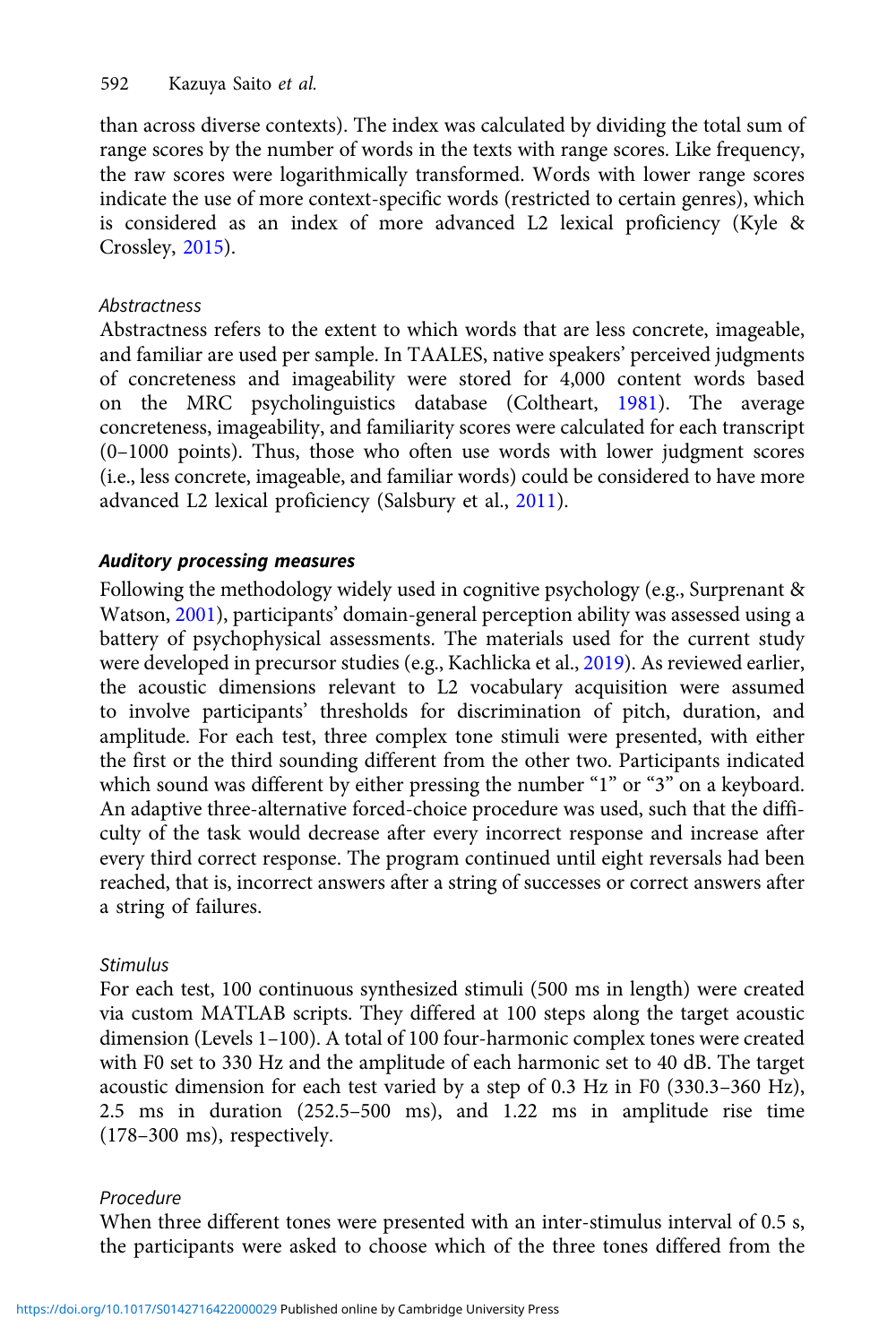other two by pressing the number "1" or "3." Based on (Levitt, [1971](#page-23-0)) adaptive threshold procedure, the level of difficulty changed from trial to trial according to participants' performance. The initial difficulty, that is the level of the target stimulus, was set to level 50. When three correct responses were made in a row, the difference became smaller by a degree of 10 steps (more difficult). When their response was incorrect, the difference became wider by a degree of 10 steps (easier). The reverse happened when the direction of difficulty between trials reversed—<br>The reverse happened when the direction of difficulty between trials reversed—<br>The reverse happened when the direction of difficulty between tr

that is, when an increase in acoustic difference (easier) was followed by a decrease (more difficult), or vice versa. After the first reversal, the step size decreased (more difficult) from 10 to 5, and then from 5 to 1 after the second reversal. The tests stopped either after 70 trials or 8 reversals. For participants' auditory processing scores, the stimulus levels after the third reversal were averaged. Since the scores indicate how small of a difference participants can perceive, lower scores indicate more precise auditory processing scores.

## Reliability

To check the reliability of the auditory processing tests, a follow-up project was conducted with 30 English users with diverse experience and proficiency levels (not included in the current study). They took a range of auditory processing tests (including pitch, duration, and amplitude discrimination) twice with an interval of 1 day. The results of Spearman's correlation analyses demonstrated small-to-medium strength for the individual tests ( $r = .632$  for pitch, .333 for duration, and .737 for rise time). As for the composite auditory processing scores (averaging pitch, duration, and rise time discrimination), the reliability  $(r = .720)$  could be considered satisfactory and comparable to similar research (e.g.,  $r = 0.75$  in Raz et al., [1987\)](#page-23-0). The results suggest that although using individual test scores may result in low reliability (e.g., duration discrimination), composite test scores may serve as a more reliable proxy of one's auditory precision (for methodological details, see Brief Report in Saito et al., [2020](#page-24-0)b).

## Composite scores

The descriptive results of pitch, duration, and amplitude rise time discrimination test scores were summarized in Supporting Information-D. Since the data significantly differed from the normal distribution ( $p < .01$ ), their raw scores were transformed via a log10 function. To calculate participants' overall prosodic encoding abilities, their raw scores were standardized and averaged. According to the results of the normality test (Kolmogorov–Smirnov), the resulting averaged scores were comparable to the normal distribution ( $p > .05$ ) and thus were used for the subsequent analyses as a composite index of participants' auditory processing of prosodic cues. Lower factor scores indicate more precise encoding of pitch, duration, and amplitude information.

For the sound stimuli used in the auditory processing tests (duration, pitch, and rise time), see the team's website [\(www.sla-speech-tools.com](http://www.sla-speech-tools.com), under construction).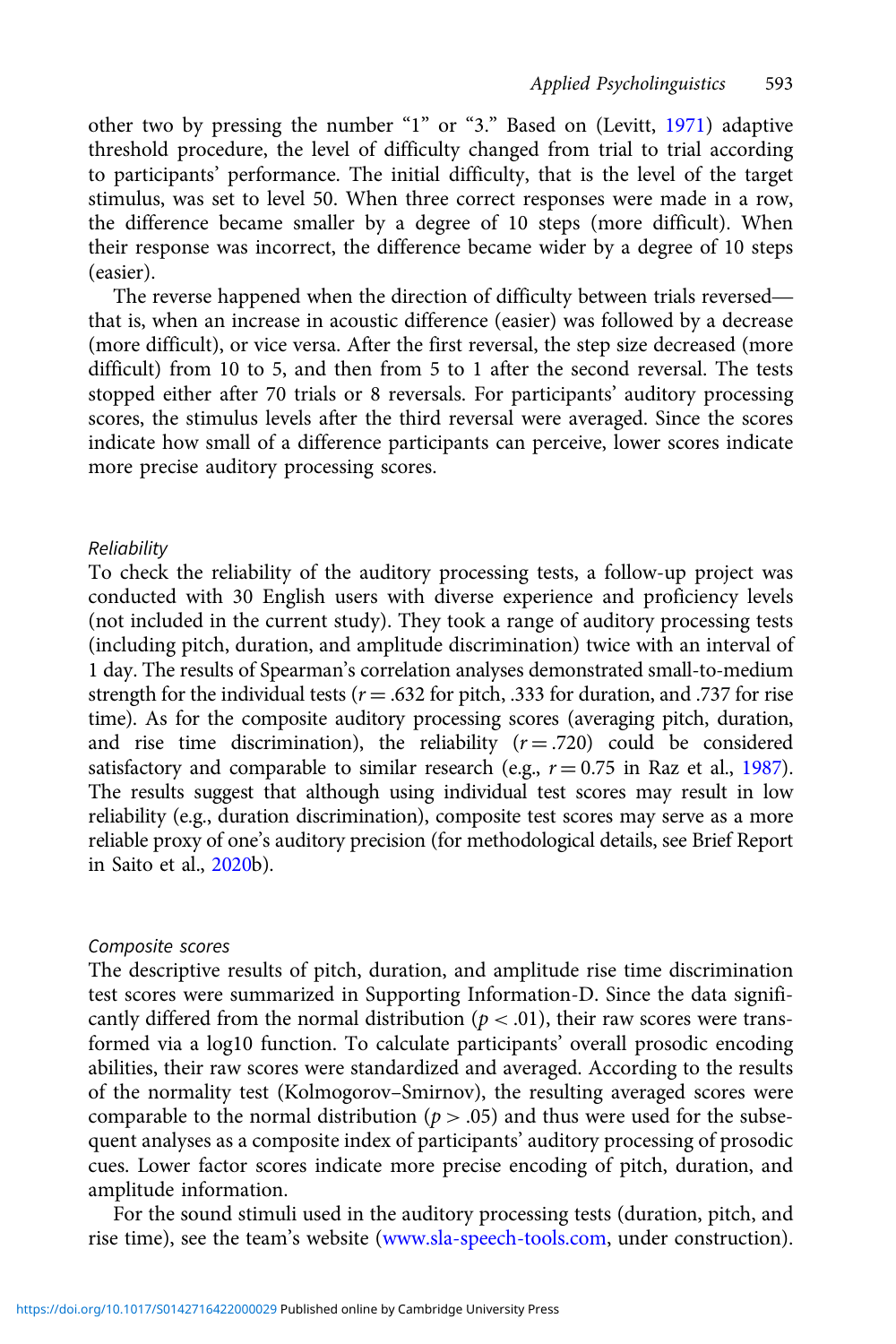|                                              | A. Polish-English bilinguals |           |         |         | B. Native benchmark <sup>a</sup> |                |         |         |
|----------------------------------------------|------------------------------|-----------|---------|---------|----------------------------------|----------------|---------|---------|
|                                              | 95% CI                       |           |         | 95% CI  |                                  |                |         |         |
|                                              | M                            | <b>SD</b> | Min     | Max     | M                                | <b>SD</b>      | Min     | Max     |
| A. Richness                                  |                              |           |         |         |                                  |                |         |         |
| Frequency                                    | 2.57                         | 0.10      | 2.55    | 2.59    | 2.74                             | 0.23           | 2.66    | 2.82    |
| Range                                        | $-0.60$                      | 0.07      | $-0.61$ | $-0.58$ | $-0.57$                          | 0.04           | $-0.58$ | $-0.56$ |
| Familiarity                                  | 585                          | 4         | 584     | 586     | 583                              | $\overline{2}$ | 581     | 585     |
| Concreteness                                 | 325                          | 13        | 322     | 327     | 338                              | 9              | 331     | 345     |
| Imageability                                 | 363                          | 13        | 361     | 366     | 366                              | 11             | 358     | 374     |
| B. Appropriateness                           |                              |           |         |         |                                  |                |         |         |
| Lexical judgments (1000 points)              | 633                          | 138       | 606     | 660     | 841                              | 82             | 782     | 907     |
| Morphosyntactic judgments<br>$(1000$ points) | 576                          | 140       | 547     | 603     | 799                              | 88             | 735     | 862     |
| Past tense error ratio (raw, %)              | 24.93                        | 18.32     | 21.30   | 28.57   | $\Omega$                         | n.a.           | n.a.    | n.a.    |
| Past tense error ratio (adjusted)            | $\Omega$                     | 0.99      | $-0.19$ | 0.19    | $\Omega$                         | n.a.           | n.a.    | n.a.    |
| Spoken bigram MI                             | 9.48                         | 0.26      | 9.43    | 9.53    | 9.85                             | 0.21           | 9.70    | 10.01   |
| Spoken trigram MI                            | 8.46                         | 0.24      | 8.41    | 8.51    | 8.60                             | 0.22           | 8.44    | 8.76    |

Table 2. Descriptive summary of spoken L2 vocabulary proficiency relative to native benchmark

Note. <sup>a</sup>The native control data derives from Saito [\(forthcoming](#page-23-0)).

# Results

First, we present the results of preliminary analyses to examine what characterizes spoken L2 vocabulary proficiency among 100 Polish-English bilinguals relative to L1 counterparts. Second, we show the results of factor analyses to explore what underlies spoken L2 vocabulary proficiency (which we analyzed via 11 outcome measures) and auditory processing abilities (which we analyzed via 3 outcome measures). Subsequently, we present the results of multiple regression analyses to probe how a range of predictor variables related to experience and auditory processing are uniquely associated with various dimensions of participants' L2 lexical proficiency.

# Spoken L2 versus L1 vocabulary proficiency

The descriptive results of the 11 vocabulary measures are summarized in Table 2. To examine what characterizes spoken L2 vocabulary proficiency, a set of 95% confidence interval analyses were performed to check the extent to which Polish-English bilinguals' performance overlapped with (or deviated from) that of L1 speakers. In the prior project (Saito, [forthcoming\)](#page-23-0), a total of 10 monolingual speakers of English (born and raised in the English-speaking areas of Canada) completed the same oral interview task. The results indicated two overall patterns: (a) some Polish-English bilinguals reached nativelike proficiency in terms of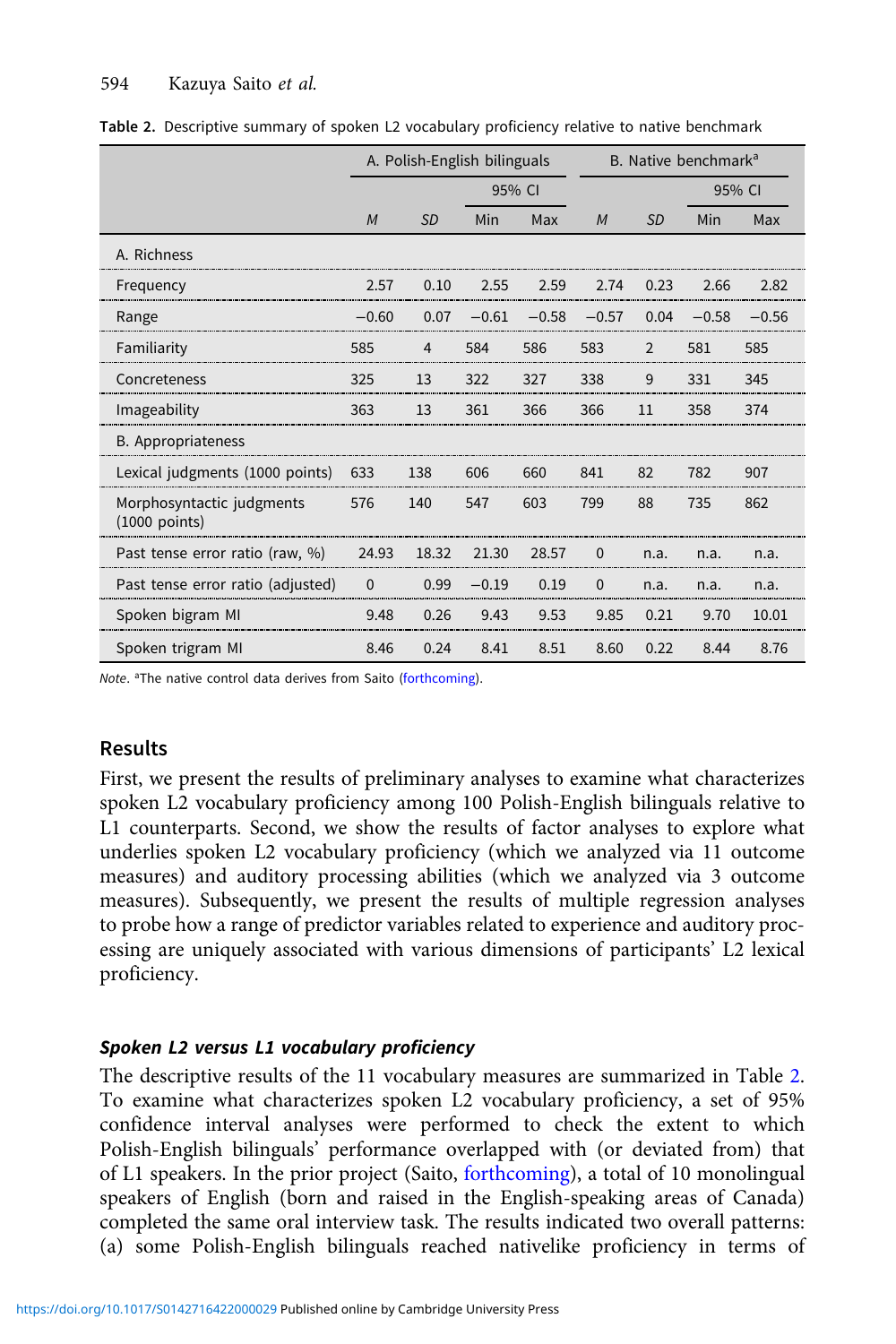richness (overlaps in 95% intervals in all measures) and (b) appropriateness could be considered as a relatively difficult dimension of spoken L2 vocabulary proficiency as L2 speakers' proficiency was significantly distinguishable from the native benchmark in five of six measures (i.e., lexical, morphosyntactic, and collocational accuracy).

# Constructs of spoken L2 vocabulary proficiency

To check whether and to what degree they were assumed to tap into the constructs that we intended to measure ( $n = 6$  for appropriateness and  $n = 5$  for richness), they were submitted to an exploratory factor analysis with Varimax rotation. The factorability of the entire dataset was considered adequate according to Bartlett's test of sphericity ( $\chi^2$  = 1506.938,  $p$  < .001) and the Kaiser–Meyer–Olkin measure of sampling adequacy (.659). Using the standard of an eigenvalue beyond 1.0, a five-factor solution was suggested, accounting for 90.713% of the variance in the outcomes of the auditory processing measures.

In terms of factor loadings, 0.6 was used as a cutoff point in line with Hair et al. [\(1998\)](#page-21-0) recommendation for factor analyses of relatively small sample size ( $n < 100$ ). In light of the grouping patterns in Table [3,](#page-15-0) Factor 1 was labeled as "holistic accuracy" as it clustered both of the appropriateness judgment scores, Factor 2 was labeled as "breadth" as it corresponded the use of infrequent, context-specific, and unfamiliar words on a surface level, Factor 3 was labeled as "local accuracy," Factor 4 was labeled as "abstractness" as it clustered the MRC psycholinguistics database of word concreteness and imageability, and Factor 5 was labeled as "collocational accuracy" as it included both corpus-based  $n$ -gram measures. According to the results of the Kolmogorov–Smirnov tests, the distribution of the resulting factor scores was not significantly different from the normal distribution ( $p > .05$ ), and thus the scores were used for the subsequent analyses without transformation.

## Roles of experience and auditory processing in spoken L2 vocabulary

To examine the relative weights of the biographical and auditory processing factors in the outcomes of spoken L2 vocabulary proficiency, a set of stepwise multiple regression analyses were conducted on each proficiency dimension as per a set of predictors related to auditory processing and experience. To avoid multicollinearity problems, the composite auditory processing scores (pitch, duration, and rise time discrimination) were used as a global index of auditory processing. Four experience factors were included as they were extensively discussed in the existing literature as crucial affecting factors L2 speech acquisition (Flege, [2018](#page-21-0) for AOA; Saito, [2015](#page-23-0) for LOR; Flege & Liu, [2001](#page-21-0) for Current L2 Use; Muñoz,  $2014$  for Length of EFL).<sup>[1](#page-19-0)</sup> The mechanisms underlying L2 speech learning are said to differ between the early and later phase of immersion (DeKeyser, [2013\)](#page-21-0). To this end, five interaction terms were included to see whether and to what degree the five predictors differentially related to the L2 vocabulary proficiency among two different groups of L2 learners; dummy codes (1 and 2) were given to interlanguage learner group ( $n = 50$ ; LOR = 0.1–5 years) and ultimate attainer group ( $n = 50$ ;  $LOR = 6 + \text{years}$ ). Finally, given that the length of participants' speech widely varied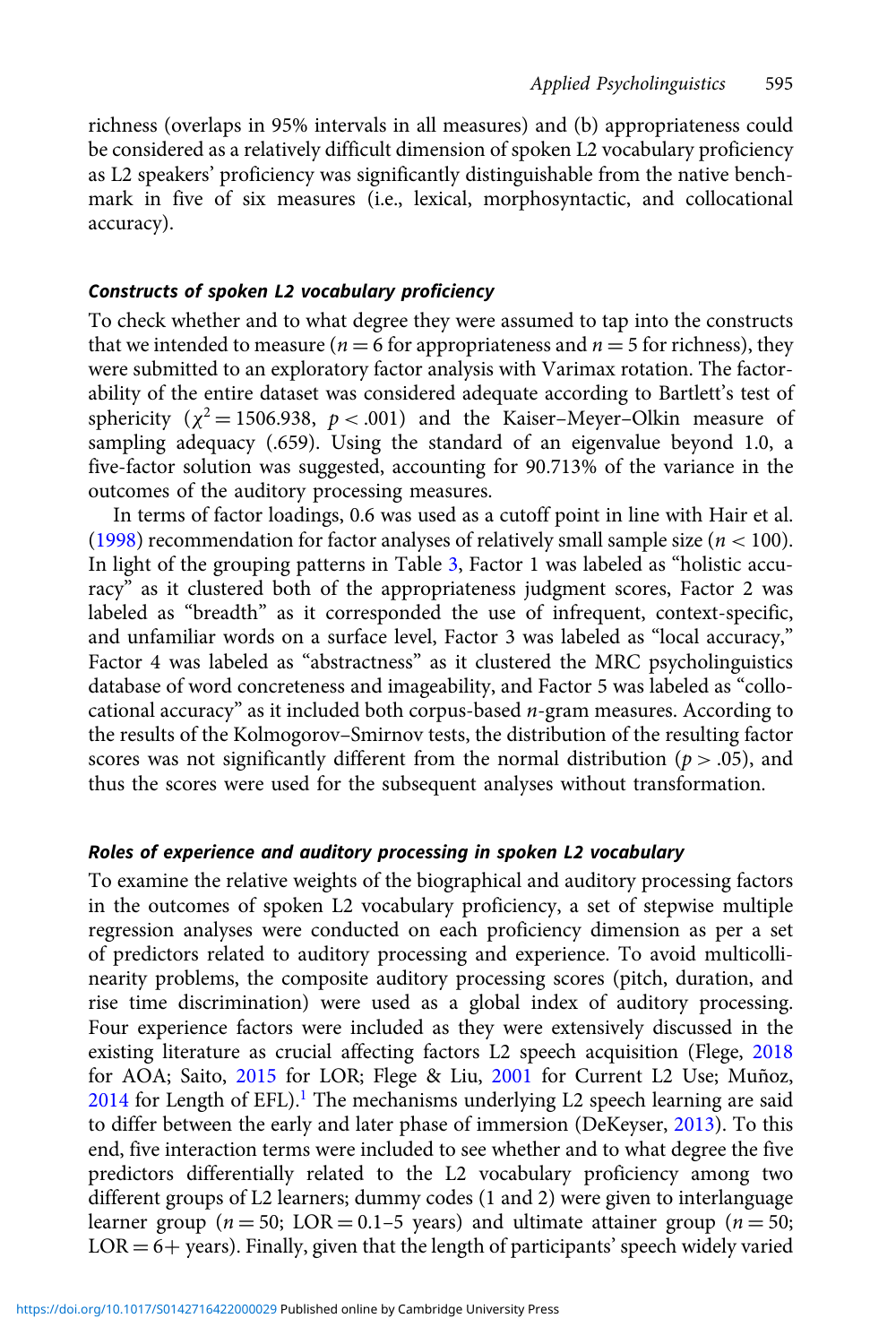|                                      | Factor $1a$<br>(holistic<br>accuracy) | Factor 2<br>(breadth) | Factor 3<br>(local<br>accuracy) | Factor 4<br>(abstractness) | Factor 5 <sup>a</sup><br>(collocational<br>accuracy) |
|--------------------------------------|---------------------------------------|-----------------------|---------------------------------|----------------------------|------------------------------------------------------|
| <b>Richness</b>                      |                                       |                       |                                 |                            |                                                      |
| Frequency                            | $-.044$                               | .942                  | .003                            | $-.235$                    | .020                                                 |
| Range                                | .041                                  | .941                  | .019                            | $-.226$                    | .023                                                 |
| Familiarity                          | $-.165$                               | .722                  | .384                            | .173                       | $-.070$                                              |
| Concreteness                         | $-.161$                               | $-.121$               | .071                            | .938                       | $-.136$                                              |
| Imageability                         | $-.088$                               | $-.173$               | $-.134$                         | .940                       | $-.098$                                              |
| Appropriateness                      |                                       |                       |                                 |                            |                                                      |
| Lexical<br>judgments                 | .959                                  | $-.062$               | $-.129$                         | $-.121$                    | .137                                                 |
| Morphosyntactic<br>judgments         | .945                                  | $-.045$               | $-.150$                         | $-.127$                    | .196                                                 |
| Past tense error<br>ratio (raw)      | $-.129$                               | .100                  | .977                            | $-.027$                    | $-.080$                                              |
| Past tense error<br>ratio (adjusted) | $-.133$                               | .100                  | .976                            | $-.047$                    | $-.079$                                              |
| Spoken bigram<br>MI                  | .180                                  | .012                  | $-.091$                         | $-.218$                    | .810                                                 |
| Spoken trigram<br>MI                 | .118                                  | $-.017$               | $-.057$                         | $-.012$                    | .887                                                 |

<span id="page-15-0"></span>Table 3. Summary of a five-factor solution based on a factor analysis of spoken L2 lexicogrammar proficiency

Note. <sup>a</sup>The direction of the factor scores was reversed to proxy what the original scores indicate (more accurate and more collocational).

(106–1264 words), this variable was also entered as a covariate. For each of the vocabulary proficiency dimensions (holistic accuracy, local accuracy, collocational accuracy, breadth, and abstractness), the following model was constructed:

• Vocabulary Proficiency  $=$  Auditory Processing  $+$  Age of Arrival  $+$  Length of Residence  $+$  Current L2 Use  $+$  Length of EFL  $+$  Length of Speech  $+$  Auditory Processing  $\times$  Group + Age of Arrival  $\times$  Group + Length of Residence  $\times$ Group + Current L2 Use  $\times$  Group + EFL  $\times$  Group

Model selection was conducted via SPSS based on the results of F tests. Backward elimination was chosen. After all the independent variables were entered, the largest probability of F was removed at each step (using  $p = .10$  as a benchmark). The selection was completed when no variables were eligible for elimination. The details of the model building processes for each vocabulary domain were found in Supporting Information-E.

The final models were summarized in Table [4.](#page-16-0) The results generally showed that L2 accuracy was primarily predicted by auditory processing factors (composite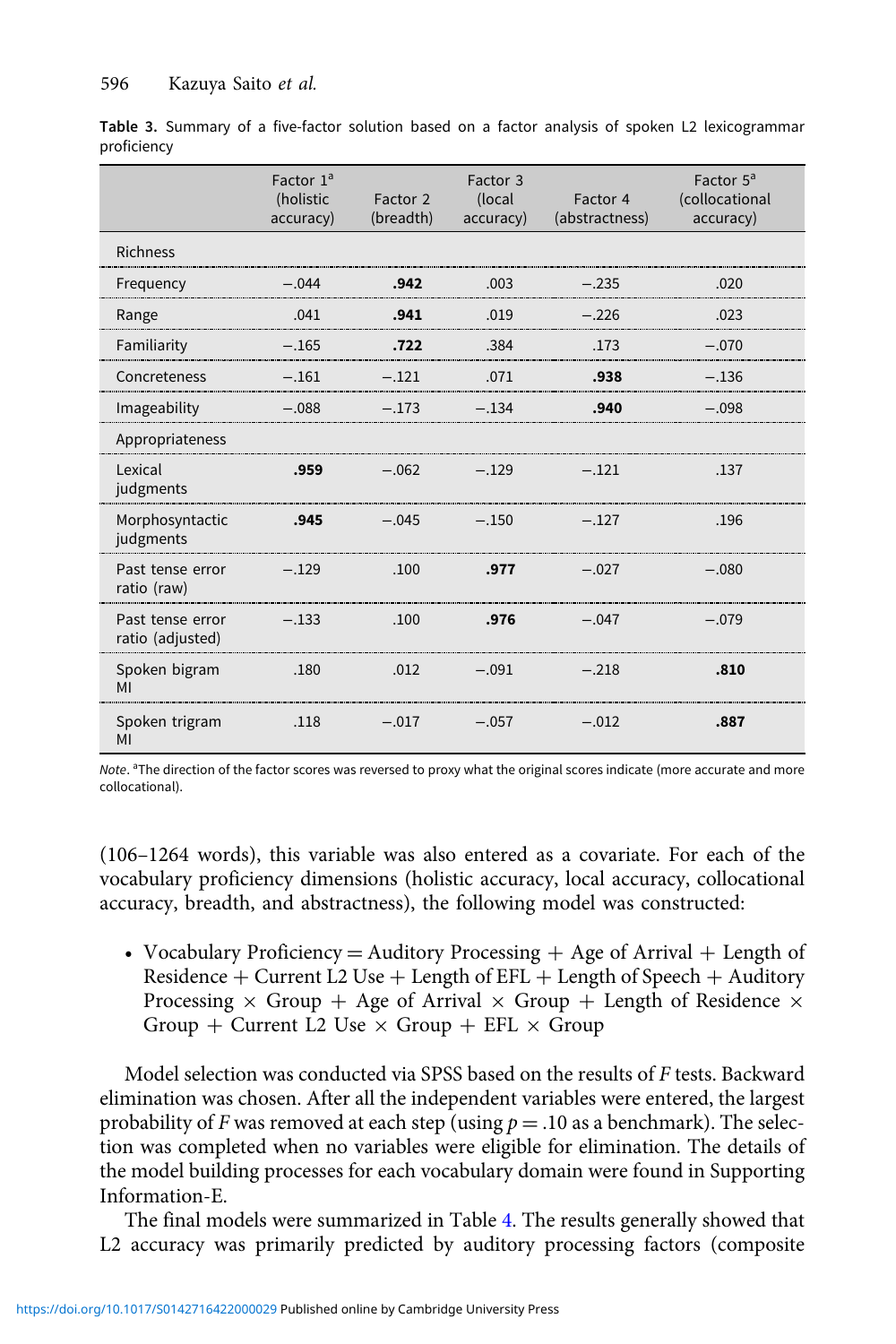| Predicted<br>variables      | R      | $R^2$     | Adjusted Change in<br>$R^2$ | Predictors             | Standardized<br>β | t        | р       |
|-----------------------------|--------|-----------|-----------------------------|------------------------|-------------------|----------|---------|
| Holistic accuracy           | .346   | .111      | .111                        | Auditory<br>processing | $-.339$           | $-3.717$ | $-.001$ |
|                             |        | .437 .175 | .064                        | Length of<br>residence | .267              | 2.9240   | .004    |
| Local accuracy <sup>a</sup> | .262   | .059      | .059                        | Age of arrival         | .238              | 2.454    | .016    |
|                             | .324   | .087      | .028                        | Auditory<br>processing | .193              | 1.991    | .049    |
| Collocational<br>accuracy   | $-265$ | .070      | .070                        | Auditory<br>processing | $-.265$ $-.217$   |          | nn      |
| <b>Breadth</b>              |        |           |                             | n.s.                   |                   |          |         |
| Abstractness                |        |           |                             | n.S.                   |                   |          |         |

<span id="page-16-0"></span>Table 4. Summary of stepwise multiple regression models featuring only significant predictors of spoken L2 vocabulary proficiency

Note. <sup>a</sup>Lower scores indicate lower error ratio (more accurate use of past tense).

prosodic processing scores) and secondarily by biographical factors (LOR and AOA). More specifically, the link between auditory processing and acquisition was weak in local accuracy (related to the use of past tense) relative to holistic and collocational accuracy (related to vocabulary use in general). The roles of biographical factors uniquely related to different types of accuracy. Holistic accuracy was tied to LOR, and local accuracy was associated with AOA. Interestingly, all the interaction effects were excluded in the final models in all instances, suggesting that the findings were generalizable across different stages of L2 acquisition  $(LOR = 0.1)$ to 40 years). None of the models of the richness factors (breadth and abstractness) reached statistical significance ( $p > .05$ ). No clear sign of multicollinearity was found in any contexts (variance inflation factor  $< 1.231$  $< 1.231$  $< 1.231$ ).<sup>2</sup>

## **Discussion**

Drawing on the auditory deficit theory in L1 acquisition, there is an emerging hypothesis that individual differences in experience, auditory processing, and L2 acquisition are interwoven (Mueller et al., [2012](#page-23-0)). According to the precursor research, auditory processing is an important determinant of segmental and suprasegmental accuracy (rather than fluency) aspects of L2 speech, even when all the biographical factors (age, immersion experience, and music training) are controlled for (Kachlicka et al., [2019](#page-22-0); Saito et al. [2020a](#page-24-0)). To further scrutinize the generalizability of the topic to higher-order dimensions of postpubertal L2 speech acquisition, we aimed to examine the effects of auditory processing in spoken L2 vocabulary development and attainment among a total of 100 late Polish-English bilinguals in the UK.

According to the results of the statistical analyses, L2 learners who attained more advanced L2 vocabulary proficiency had not only more relevant experience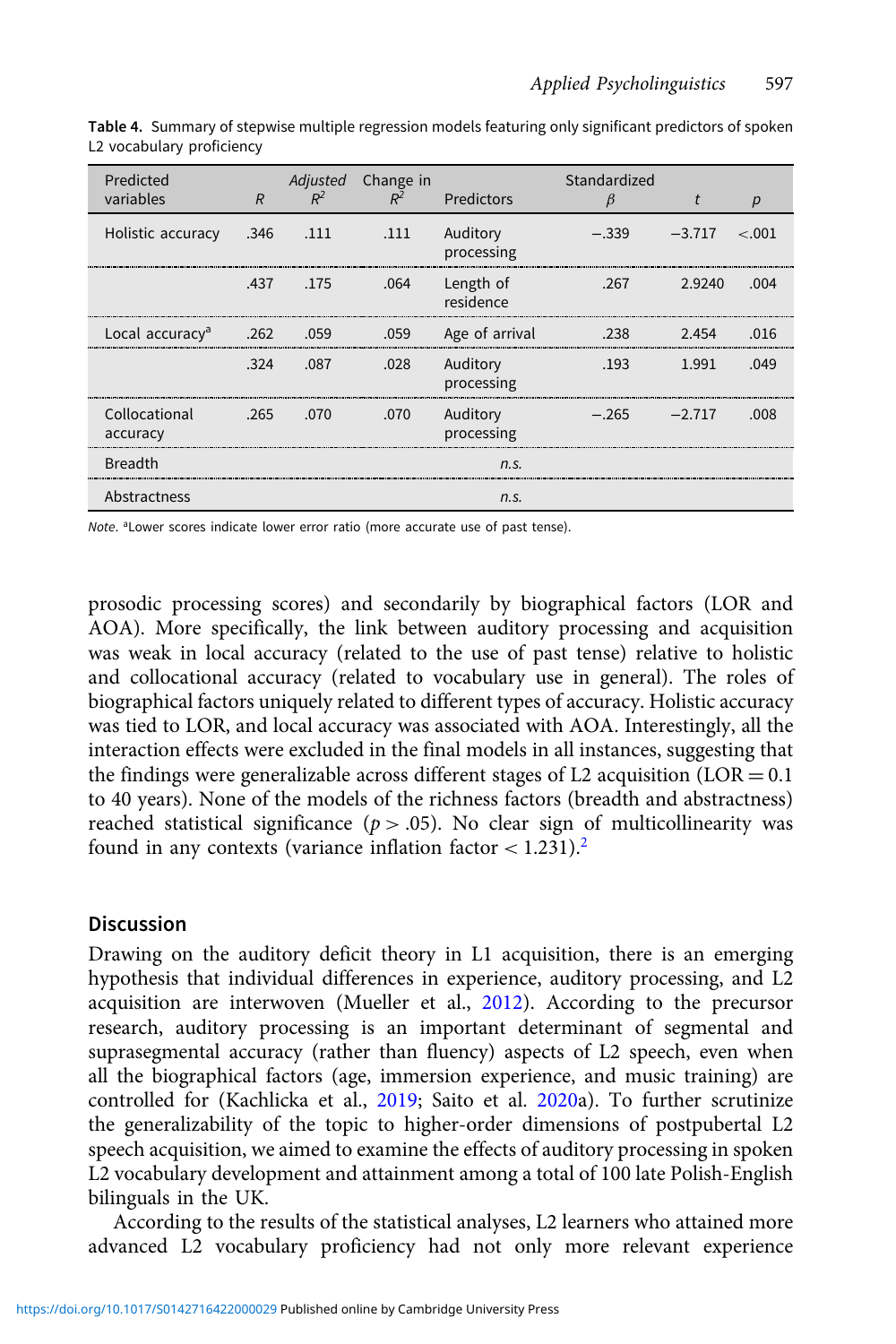(extensive immersion and earlier AOA), but also more precise auditory processing ability. As predicted earlier, our findings here generally align with the view that one's ability to track individual dimensions of prosodic information (i.e., pitch, duration, and amplitude) serves as a key driving force for detecting lexical and syntactic boundaries (De Pijper & Sanderman, [1994](#page-21-0)). Thus, it is possible that with more precise prosodic processing abilities, learners can better represent, encode, and segment ambient input into lexical and syntactic units, resulting in the development of more robust phonological and morphosyntactic knowledge (Jiang, [2000](#page-22-0); Best & Tyler, [2007\)](#page-20-0). Additionally, more precise auditory processing abilities are linked to greater phonological awareness and executive function, which in turn facilitates L2 reading and listening complementarily (Linck et al., [2013\)](#page-23-0). Finally, those with more precise sound timing may detect more closely and frequently used multiword units, as they are delivered faster than other less common and less predictable combinations of words (Gregory et al., [1999](#page-21-0)).

Importantly, auditory processing could be fundamental, especially concerning appropriateness rather than breadth and abstractness dimensions of L2 lexicogrammar development. This is arguably because the former dimensions (appropriateness) are claimed to be more difficult than the latter dimensions (breadth and abstractness). As shown in the current study (the results of the benchmark analyses), there was considerably larger distance between L1 and L2 speakers in appropriateness than breadth and abstractness. The development of accuracy has been found to takes place over a great deal of immersion experience at lexical (Saito, [2019\)](#page-23-0) and morphosyntactic levels (Bartning et al., [2012\)](#page-20-0). According to the aptitude-acquisition view, it is the *relatively difficult* L2 learning aspects that are subject to a substantial amount of L2 experience and susceptible to the effects of individual differences in aptitude (Doughty, [2019](#page-21-0)). In terms of the breadth and abstractness aspects of spoken L2 vocabulary proficiency, the participants were comparable with each other regardless of experience and auditory profiles. This is arguably because many L2 learners' vocabulary use could be sufficiently abstract even without much immersive experience (see Saito, [2019](#page-23-0); Salsbury et al., [2011](#page-24-0)).

While the facilitative role of auditory processing is germane to higher-level linguistic skills to some degree, such as the production of L2 vocabulary, it is also important to remember that the outcomes of spoken L2 vocabulary development are moderately related to auditory processing. In fact, the strength of the audition-acquisition link could be considered small (e.g.,  $r = -.346$  for holistic accuracy in Table [4\)](#page-16-0). In prior research, the predictive power of auditory perception appeared to be more clearly observed in lower-order linguistic skills which directly involve auditory information, such as segmental and suprasegmental perception (e.g., Kachlicka et al. for  $r = -.6$ ) and production (e.g., Saito et al., [2020](#page-24-0)a for  $r = -.4$ to −.5). Therefore, it would be intriguing to further examine whether and to what degree other cognitive measures may explain the remaining variance in spoken L2 vocabulary acquisition. Such potential predictors include working memory (Martin & Ellis, [2012](#page-23-0)), selective attention (Nicolay & Poncelet, [2013](#page-23-0)), and foreign language aptitude (Li, [2016](#page-23-0)).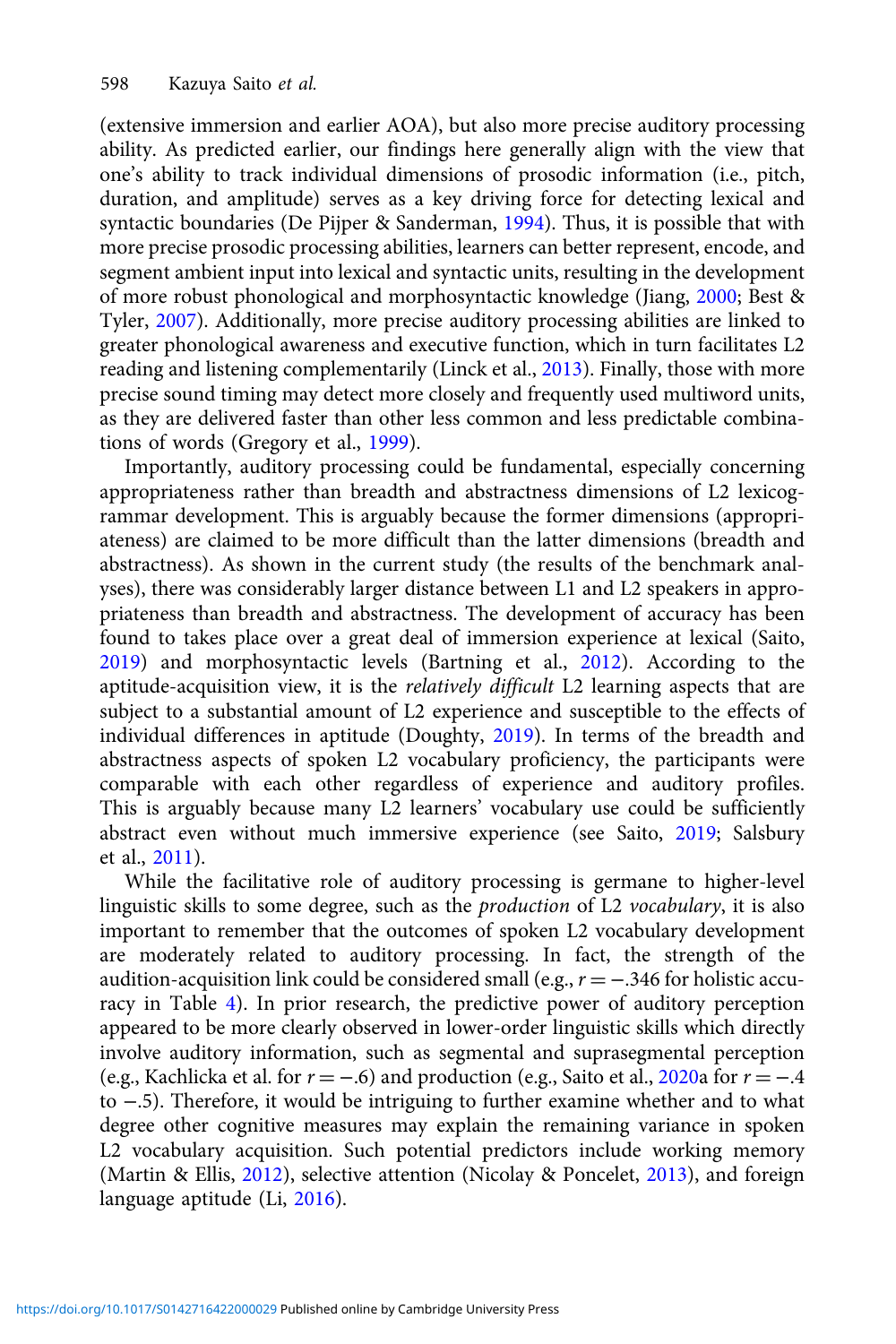#### Limitations

Given that the current study took an exploratory approach to delving into the role of auditory processing in spoken L2 vocabulary development, there are several methodological limitations that future studies should further remedy and expand. First, all the findings were based on the cross-sectional analyses of 100 late Polish-English bilinguals. To further examine the causal relationship between auditory processing, experience, and L2 speech learning, it is necessary to conduct a longitudinal investigation. For example, future studies should explore the variance in phonological and lexical aspects of L2 proficiency in participants with various auditory processing profiles over a certain period of training (Chandrasekaran et al., [2010](#page-20-0)) and immersion (Sun et al., [2021\)](#page-24-0).

Secondly, participants' auditory processing was analyzed via the psychoacoustic tests. However, it has been argued that the test format  $(A \times B)$  discrimination) may not only reflect participants' auditory precision but also involve a range of cognitive abilities, such as attentional control (Snowling et al., [2018\)](#page-24-0). To control for the separate effects of perceptual and cognitive individual differences, future studies should adopt both auditory processing and executive function tests (cf. Saito et al., [forthcoming](#page-23-0) for the relationship between memory, auditory processing, and L2 speech learning).

Thirdly, whereas participants' spoken vocabulary proficiency was elicited from a single-task condition (oral interview), it has been shown that L2 learners' speech performance is susceptible to change as per task conditions (see Ellis, [2009](#page-21-0) for an overview on task effects on appropriateness, richness, and fluency). The findings of the current investigation need to be replicated using multiple tasks differing in terms of the timing and length of planning time (Ahmadian & Tavakoli, [2011](#page-20-0)), the degree of structural complexity (Foster & Tavakoli, [2009\)](#page-21-0), and conceptualization (Saito, [forthcoming\)](#page-23-0).

Fourthly, the generalizability of the findings (i.e., prosodic processing vs. spoken L2 vocabulary) needs to be tested for diverse L1–L2 pairings. Although we argued that prosodic acuity matters for L2 vocabulary acquisition due to its relevance to word segmentation, it is important to note that the relative weights of prosodic cues may be highly language-specific. For example, it would be interesting to replicate the findings in L2 French speakers who use stress to parse linguistic units at sentence but not word level (e.g., Dupoux et al., [1997](#page-21-0) for the cross-linguistic differences in word and sentence stress assignment and its impact on tone deafness)

Finally, whereas the current study indicated a potential link between auditory processing and the acquisition of L2 English past tense, it needs to be acknowledged that little is known about how auditory processing is related to L2 morphosyntax at a fine-grained level. In the field of second-language acquisition, a growing amount of attention has been directed toward detangling how phonology interfaces with various areas of grammar (for a comprehensive summary of the prosodic account of L2 behaviors, see Goad & White, [2019](#page-21-0)). Given that Goldschneider and DeKeyser [\(2001\)](#page-21-0) presented a plausible hierarchical framework for the perceptual acuity and morphosyntactic learning, one promising enquiry concerns the extent to which L2 learners with different levels of auditory processing abilities master L2 morphosyntax with different levels of perceptual salience (e.g., sonority). There is a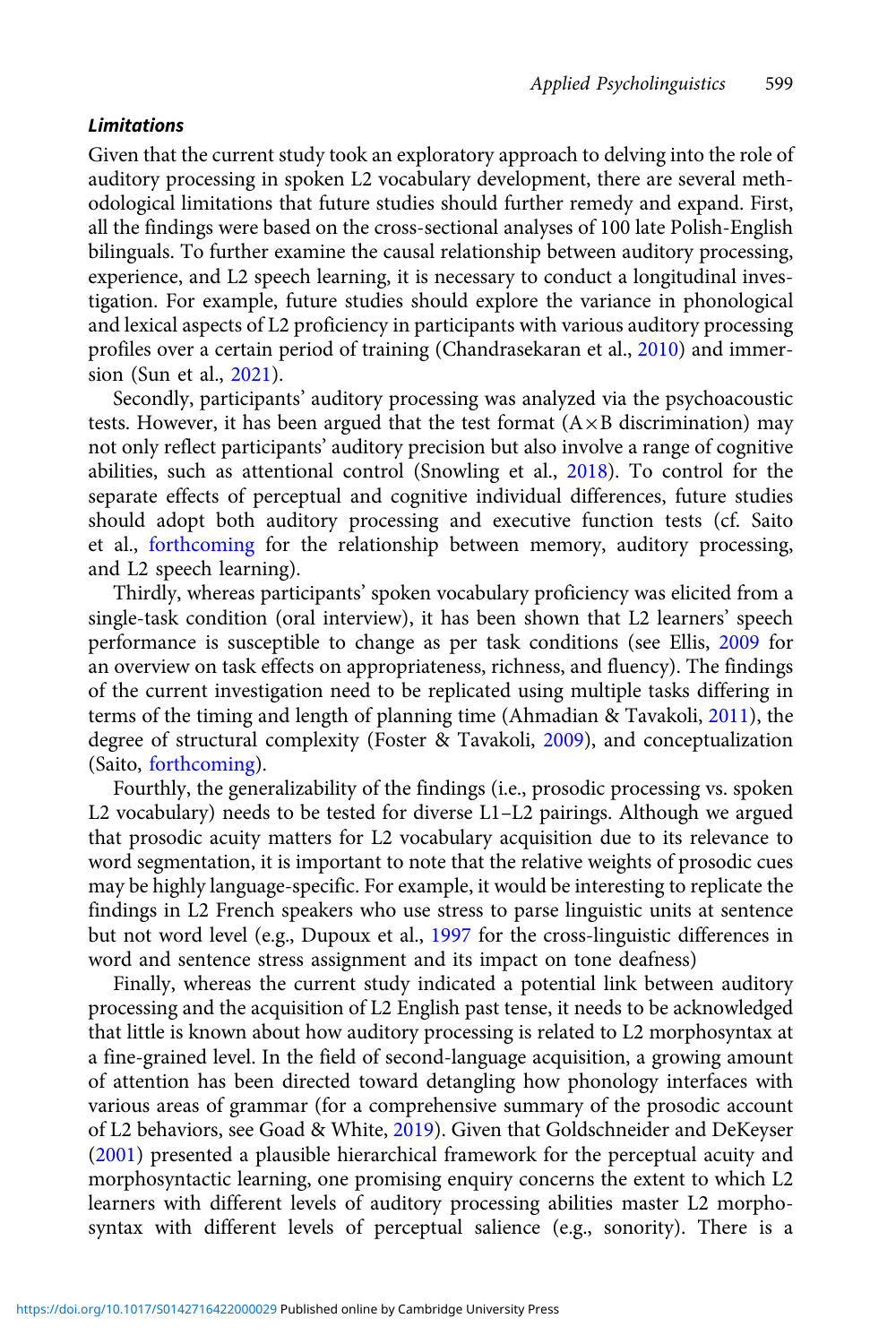<span id="page-19-0"></span>possibility that individual differences in auditory processing (a core component of phonology) may be integral to the acquisition of grammar which interfaces lexicon, morphology, and syntax (e.g., inflection; Austin et al., [2021](#page-20-0)) and semantics and discourse (e.g., articles; Demuth & McCullough, [2009](#page-21-0)).

# Conclusion

All in all, our findings concur with the mounting empirical evidence that auditory processing is a determinant of how much L2 learners can benefit from immersion experience, resulting in more advanced outcomes (Saito et al., [2020a](#page-24-0)), and the theoretical view that the same driving faculty of L1 acquisition (i.e., auditory processing) is tied to every stage of L2 acquisition throughout an individual's lifetime (Flege, [2018](#page-21-0)). Building on the prior work (e.g., Saito et al., [2020a](#page-24-0) for segmental and suprasegmental production), we add that such audition effects are more clearly observed not only in the acquisition of relatively difficult features (accuracy rather than fluency, breadth, and abstractness), but also in the dimensions more closely related to the speech signal (phonology rather than lexicogrammar). Interestingly, hearing research has shown that auditory deficits can be remedied via focused training (e.g., Carcagno & Plack, [2011](#page-20-0) for 10 hr of pitch discrimination training). In light of the significant relationship between auditory processing and L2 speech learning (though its strength varies across different linguistic dimensions), our study hints at the possibility that auditory training may help L2 learners amplify and optimize their acquisition processes, if it is provided at the same time that they engage in a certain period of immersive experience in a target languagespeaking country (e.g., study abroad), or when they receive intensive or/and meaning-oriented speech training (e.g., Barriuso & Hayes-Harb, [2018](#page-20-0) for high-variability phonetic training; Lee & Lyster, [2016](#page-23-0) for focus on form; Lim & Holt, [2011](#page-23-0) for incidental video-gaming; Mora & Levkina, [2017](#page-23-0) for task-based pronunciation teaching; Shao et al., [2022](#page-24-0) for repetition-based training)—that is, a new interdisciplinary direction that linguistics, psychology, education, and hearing researchers can further pursue together.

Acknowledgements. This study was funded by Leverhulme Trust Research Grant (RPG-2019-039), Spencer Foundation Grant (202100074), and ESRC Connection Grant (ES/S013024/1). We gratefully acknowledge insightful comments from anonymous Applied Psycholinguistics reviewers on earlier versions of the manuscript.

Ethical standards. This project obtained an ethical approval from University of London.

# Notes

1. Six participants did not report the length of foreign language education prior to their arrival in the UK. Their missing values were replaced with average (i.e., 9.5 years). Not surprisingly, neither of the age-related variables (Chronological Age, Age of EFL) was significantly correlated with any aspects of L2 vocabulary proficiency attainment ( $p > .05$ ). This corresponds to the existing research evidence that what matters for L2 speech acquisition is age of arrival rather than chronological age (e.g., Flege, [2018\)](#page-21-0), and the length of EFL rather than age of learning (e.g., Muñoz, [2014\)](#page-23-0).

2. The low variance inflation factor (< 1.231) suggest that participants' biographical backgrounds and auditory processing abilities were relatively independent with each other at least within the current dataset.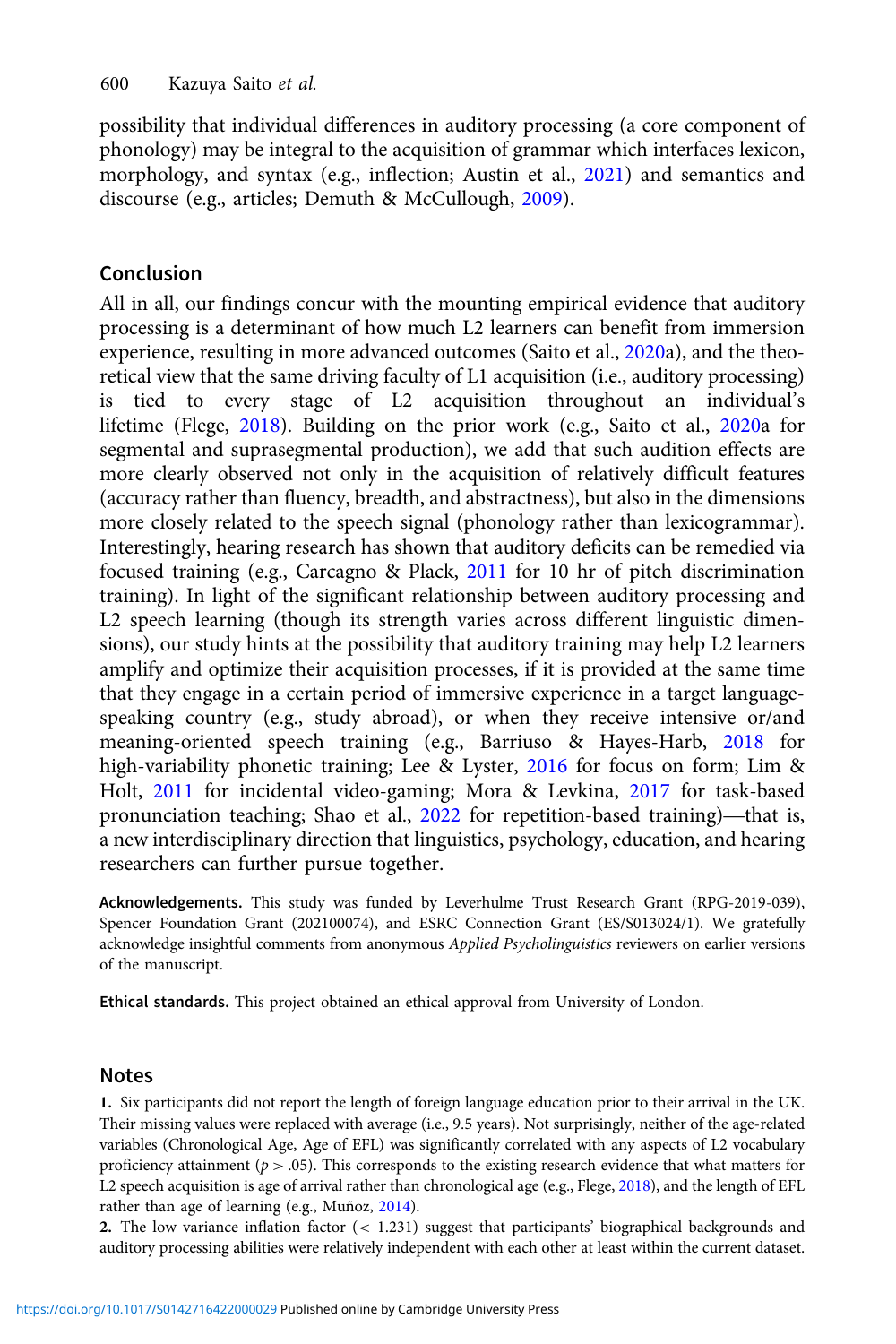<span id="page-20-0"></span>In cognitive psychology, it has been shown that auditory processing is susceptible to change in relation to chronological age (Skoe et al., [2015](#page-24-0)), music training (Zendel & Alain, [2012](#page-25-0) for musicians vs. non-musicians), tonality in first-language status (Bidelman et al., 2011 for tonal vs. non-tonal language users), and bilingual experience (Krizman et al., [2015](#page-22-0) for simultaneous vs. sequential bilinguals). However, little is known about the biographical correlates of auditory processing among adult second-language learners (cf. [Saito et al., in press\)](#page-23-0).

# References

- Abrahamsson, N., & Hyltenstam, K. (2009). Age of onset and nativelikeness in a second language: Listener perception versus linguistic scrutiny. Language Learning, 59(2), 249-306. [https://doi.org/10.1111/j.1467-](https://doi.org/10.1111/j.1467-9922.2009.00507.x) [9922.2009.00507.x](https://doi.org/10.1111/j.1467-9922.2009.00507.x)
- Ahissar, M., Lubin, Y., Putter-Katz, H., & Banai, K. (2006). Dyslexia and the failure to form a perceptual anchor. Nature Neuroscience, 9, 1558–1564.
- Ahissar, M., Protopapas, A., Reid, M., & Merzenich, M. M. (2000). Auditory processing parallels reading abilities in adults. Proceedings of the National Academy of Sciences, 97, 6832–6837.
- Ahmadian, M. J. & Tavakoli, M. (2011). The effects of simultaneous use of careful online planning and task repetition on accuracy, complexity, and fluency in EFL learners' oral production. Language Teaching Research, 15(1), 35–59.
- Anvari, S. H., Trainor, L. J., Woodside, J., & Levy, B. A. (2002). Relations among musical skills, phonological processing, and early reading ability in preschool children. Journal of Experimental Child Psychology, 83, 111–130.
- Austin, G., Chang, H., Kim, N., & Daly, E. (2021). Prosodic transfer across constructions and domains in L2 inflectional morphology. Linguistic Approaches to Bilingualism.
- Barriuso, T. A., & Hayes-Harb, R. (2018). High variability phonetic training as a bridge from research to practice. CATESOL Journal, 30, 177-194.
- Bartning, I., Lundell, F. F., & Hancock, V. (2012). On the role of linguistic contextual factors for morphosyntactic stabilization in high-level L2 French. Studies in Second Language Acquisition, 34, 243-267.
- Bavin, E. L., Grayden, D. B., Scott, K., & Stefanakis, T. (2010). Testing auditory processing skills and their associations with language in 4–5-year-olds. Language and Speech, 53, 31–47.
- Best, C. T., & Tyler, M. (2007). Nonnative and second-language speech perception. In O.-S. Bohn & M. J. Munro (Eds.), Language experience in second language speech learning:In Honour of James Emil Flege (pp. 13–34). John Benjamins Publishing.
- Boets, B., Wouters, J., Van Wieringen, A., De Smedt, B., & Ghesquiere, P. (2008). Modelling relations between sensory processing, speech perception, orthographic and phonological ability, and literacy achievement. Brain and Language, 106, 29–40.
- Bybee, J., & Scheibman, J. (1999). The effect of usage on degree of constituency: The reduction of don't in American English. Linguistics, 37, 575–596.
- Campbell, K. L., & Tyler, L. K. (2018). Language-Related domain-specific and domain-general systems in the human brain. Current Opinion in Behavioral Sciences, 21, 132-137. [https://doi.org/10.1016/j.cobeha.](https://doi.org/10.1016/j.cobeha.2018.04.008) [2018.04.008](https://doi.org/10.1016/j.cobeha.2018.04.008)
- Carcagno, S., & Plack, C. J. (2011). Subcortical plasticity following perceptual learning in a pitch discrimination task. Journal of the Association for Research in Otolaryngology, 12, 89–100.
- Casini, L., Pech-Georgel, C., & Ziegler, J. C. (2018). It's about time: Revisiting temporal processing deficits in dyslexia. Developmental Science, 21, e12530.
- Chandrasekaran, B., Sampath, P. D., & Wong, P. C. (2010). Individual variability in cue-weighting and lexical tone learning. The Journal of the Acoustical Society of America, 128, 456–465.
- Coltheart, M. (1981). The MRC psycholinguistic database. The Quarterly Journal of Experimental Psychology Section A, 33(4), 497–505.
- Crossley, S. A., & McNamara, D. S. (2009). Computational assessment of lexical differences in L1 and L2 writing. Journal of Second Language Writing, 18(2), 119–135.
- Crossley, S. A., Salsbury, T., & McNamara, D. S. (2015). Assessing lexical proficiency using analytic ratings: A case for collocation accuracy. Applied Linguistics, 36(5), 570-590.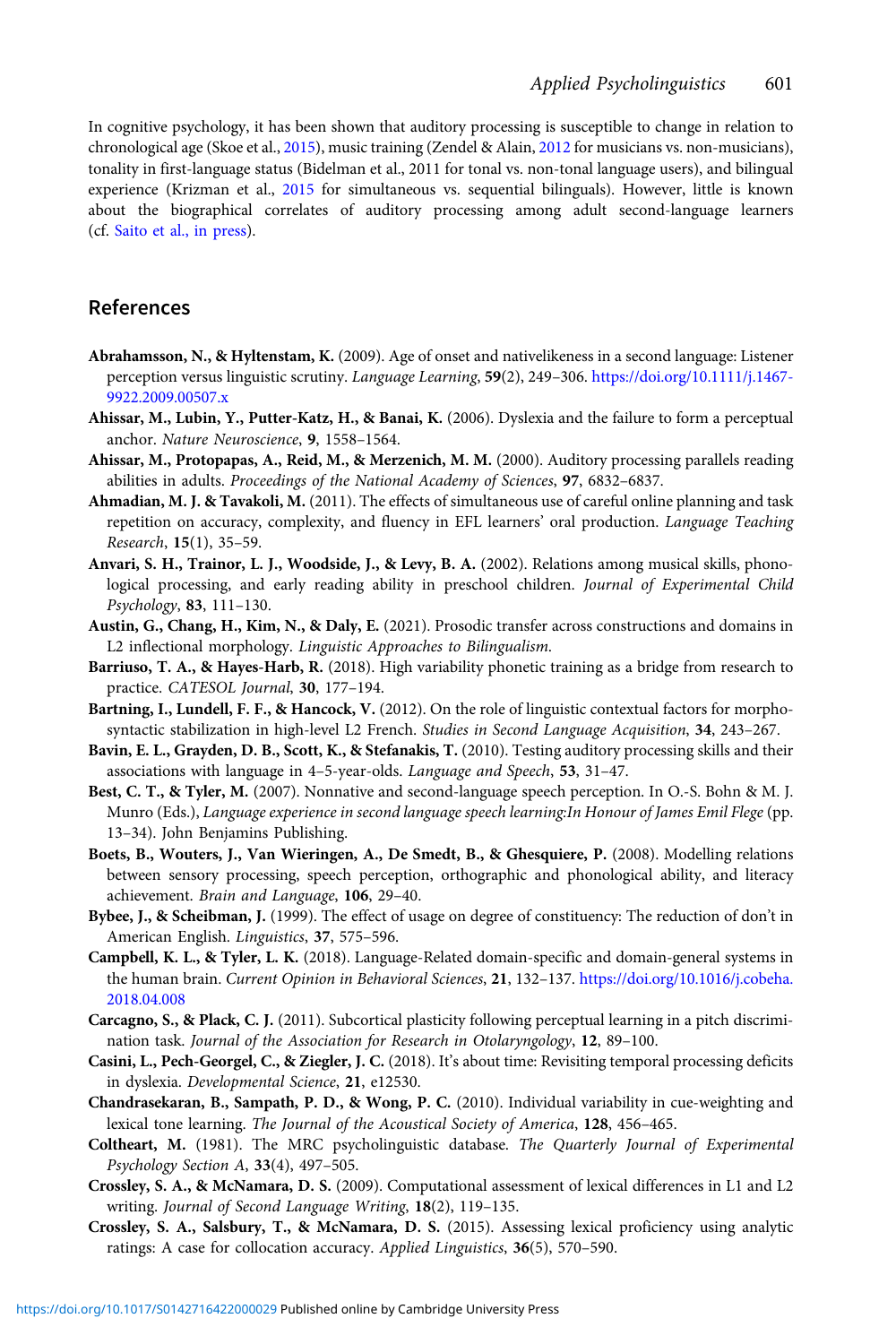- <span id="page-21-0"></span>Crossley, S. A., Skalicky, S., Kyle, K., & Monteiro, K. (2019). Absolute frequency effects in second language lexical acquisition. Studies in Second Language Acquisition, 41(4), 721–744.
- Cutler, A., & Butterfield, S. (1992). Rhythmic cues to speech segmentation: Evidence from juncture misperception. Journal of Memory and Language, 31(2), 218–236. [https://doi.org/10.1016/0749-](https://doi.org/10.1016/0749-596X(92)90012-M) [596X\(92\)90012-M](https://doi.org/10.1016/0749-596X(92)90012-M)
- De Pijper, J. R., & Sanderman, A. A. (1994). On the perceptual strength of prosodic boundaries and its relation to suprasegmental cues. The Journal of the Acoustical Society of America, 96(4), 2037-2047.
- DeKeyser, R. M. (2013). Age effects in second language learning: Stepping stones toward better understanding. Language Learning, 63, 52–67.
- Demuth, K., & McCullough, E. (2009). The prosodic (re)organization of children's early English articles. Journal of Child Language, 36(1), 173–200.
- Derwing, T. M., & Munro, M. J. (2013). The development of L2 oral language skills in two L1 groups: A 7-year study. Language Learning, 63(2), 163–185.
- Doughty, C. J. (2019). Cognitive language aptitude. Language Learning, 69, 101–126.
- Douglas, S., & Willatts, P. (1994). The relationship between musical ability and literacy skills. Journal of Research in Reading, 17, 99–107.
- Dupoux, E., Pallier, C., Sebastian, N., & Mehler, J. (1997). A destressing "deafness" in French? Journal of Memory and Language, 36(3), 406–421.
- Ellis, N. C. (2002). Frequency effects in language processing. Studies in Second Language Acquisition, 24, 143–188.
- Ellis, R. (2009). The differential effects of three types of task planning on the fluency, complexity, and accuracy in L2 oral production. Applied Linguistics, 30, 474–509.
- Ellis, R., Loewen, S., & Erlam, R. (2006). Implicit and explicit corrective feedback and the acquisition of L2 grammar. Studies in Second Language Acquisition, 28(2), 339–368.
- Espy-Wilson, C. Y., Boyce, S. E., Jackson, M., Narayanan, S., & Alwan, A. (2000). Acoustic modeling of American English/r. The Journal of the Acoustical Society of America, 108, 343–356.
- Field, J. (2005). Intelligibility and the listener: The role of lexical stress. TESOL Quarterly, 39, 399–423.
- Flege, J., & Liu, S. (2001). The effect of experience on adults' acquisition of a second language. Studies in Second Language Acquisition, 23, 527–552.
- Flege, J. E. (2018). It's input that matters most, not age. Bilingualism: Language and Cognition, 21(5), 919–920.
- Foster, P., & Tavakoli, P. (2009). Native speakers and task performance: Comparing effects on complexity, fluency, and lexical diversity. Language Learning, 59, 866–896.
- Foster, P., & Wigglesworth, G. (2016). Capturing accuracy in second language performance: The case for a weighted clause ratio. Annual Review of Applied Linguistics, 36, 98–116.
- Foxton, J. M., Talcott, J. B., Witton, C., Brace, H., McIntyre, F., & Griffiths, T. D. (2003). Reading skills are related to global, but not local, acoustic pattern perception. Nature Neuroscience, 6, 343–344.
- Gablasova, D., Brezina, V., & McEnery, T. (2017). Collocations in corpus-based language learning research: Identifying, comparing, and interpreting the evidence. Language Learning, 67, 155–179.
- Goad, H., & White, L. (2019). Prosodic effects on L2 grammars. Linguistic Approaches to Bilingualism, 9(6), 769–808.
- Goldschneider, J. M., & DeKeyser, R. M. (2001). Explaining the "natural order of L2 morpheme acquisition" in English: A meta-analysis of multiple determinants. Language Learning, 51(1), 1–50.
- Goswami, U. (2015). Sensory theories of developmental dyslexia: Three challenges for research. Nature Reviews Neuroscience, 16, 43–54.
- Goswami, U., Wang, H. L. S., Cruz, A., Fosker, T., Mead, N., & Huss, M. (2011). Language-universal sensory deficits in developmental dyslexia: English, Spanish, and Chinese. Journal of Cognitive Neuroscience, 23, 325–337.
- Gregory, M. L., Raymond, W. D., Bell, A., Fosler-Lussier, E., & Jurafsky, D. (1999). The effects of collocational strength and contextual predictability in lexical production. In Chicago Linguistic Society, 35, 151–166.
- Grube, M., Kumar, S., Cooper, F. E., Turton, S., & Griffiths, T. D. (2012). Auditory sequence analysis and phonological skill. Proceedings of the Royal Society B: Biological Sciences, 279, 4496–4504.
- Hair, J. F., Black, W. C., Babin, B. J., Anderson, R. E., & Tatham, R. L. (1998). Multivariate data analysis. Prentice Hall.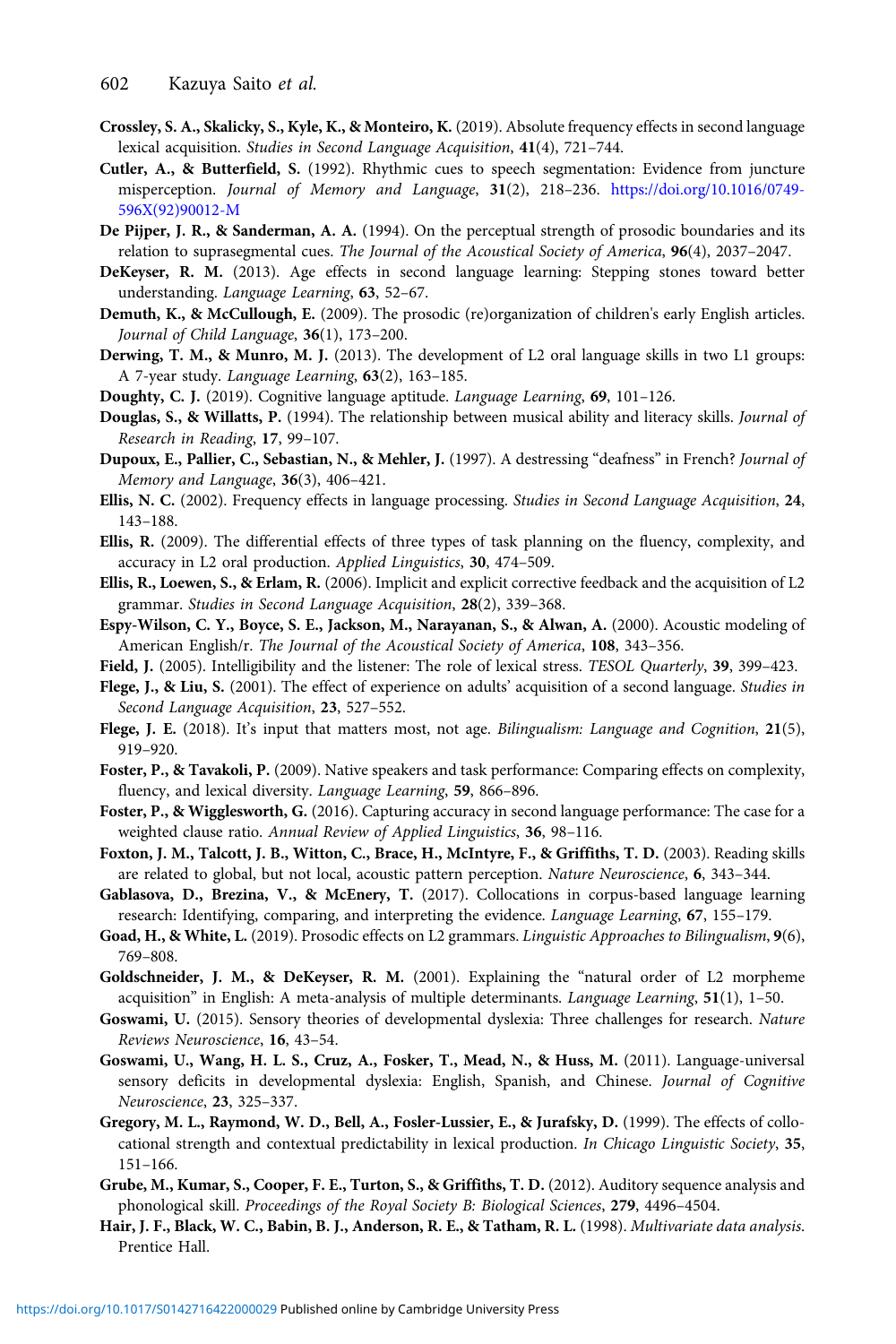- <span id="page-22-0"></span>Hämäläinen, J. A., Salminen, H. K., & Leppänen, P. H. (2013). Basic auditory processing deficits in dyslexia: systematic review of the behavioral and event-related potential/field evidence. Journal of learning disabilities, 46(5), 413–427.
- Hellman, A. B. (2011). Vocabulary size and depth of word knowledge in adult-onset second language acquisition. International Journal of Applied Linguistics, 21(2), 162–182. [https://doi.org/10.1111/j.](https://doi.org/10.1111/j.1473-4192.2010.00265.x) [1473-4192.2010.00265.x](https://doi.org/10.1111/j.1473-4192.2010.00265.x)
- Hopp, H., & Schmid, M. S. (2013). Perceived foreign accent in first language attrition and second language acquisition: The impact of age of acquisition and bilingualism. Applied Psycholinguistics, 34(2), 361–394.
- Hornickel, J., & Kraus, N. (2013). Unstable representation of sound: A biological marker of dyslexia. Journal of Neuroscience, 33, 3500–3504.
- Hyltenstam, K. (1988). Lexical characteristics of near-native second-language learners of Swedish. Journal of Multilingual & Multicultural Development, 9, 67–84.
- Isaacs, T., & Thomson, R. I. (2013). Rater experience, rating scale length, and judgments of L2 pronunciation: Revisiting research conventions. Language Assessment Quarterly, 10(2), 135–159.
- Iverson, P., Kuhl, P. K., Akahane-Yamada, R., Diesch, E., Kettermann, A., & Siebert, C. (2003). A perceptual interference account of acquisition difficulties for non-native phonemes. Cognition, 87(1), B47–B57.
- Jasmin, K., Dick, F., Holt, L., & Tierney, A. T. (2019). Tailored perception: Individuals' speech and music perception strategies fit their perceptual abilities. Journal of Experimental Psychology: General, 149(5), 914–934.
- Jasmin, K., Dick, F., Holt, L. L., & Tierney, A. (2020). Tailored perception: Individuals' speech and music perception strategies fit their perceptual abilities. Journal of Experimental Psychology: General, 149, 914.
- Jasmin, K., Sun, H., & Tierney, A. T. (2020). Effects of language experience on domain-general perceptual strategies. Cognition, 206(104481), 1–14.
- Jia, G., & Aaronson, D. (2003). A longitudinal study of Chinese children and adolescents learning English in the United States. Applied Psycholinguistics, 24(1), 131–161.
- Jiang, N. (2000). Lexical representation and development in a second language. Applied Linguistics, 21, 47–77.
- Joanisse, M. F., & Seidenberg, M. S. (1998). Specific language impairment: A deficit in grammar or processing? Trends in Cognitive Sciences, 2, 240–247.
- Kachlicka, M., Saito, K., & Tierney, A. (2019). Successful second language learning is tied to robust domain-general auditory processing and stable neural representation of sound. Brain and Language, 192, 15–24.
- Kempe, V., Bublitz, D., & Brooks, P. J. (2015). Musical ability and non-native speech-sound processing are linked through sensitivity to pitch and spectral information. British Journal of Psychology, 106(2), 349–366.
- Kidd, G. R., Watson, C. S. & Gygi, B. (2007). Individual differences in auditory abilities. The Journal of the Acoustical Society of America, 122(1), 418–435. <https://doi.org/10.1121/1.2743154>
- Kim, D., Clayards, M., & Kong, E. J. (2020). Individual differences in perceptual adaptation to unfamiliar phonetic categories. Journal of Phonetics, 81, 100984.
- Koizumi, R. (2012). Relationships between text length and lexical diversity measures: Can we use short texts of less than 100 tokens? Vocabulary Learning and Instruction, 1(1), 60–70.
- Koizumi, R., & In'nami, Y. (2012). Effects of text length on lexical diversity measures: Using short texts with less than 200 tokens. System, 40(4), 554–564.
- Kong, E. J., & Edwards, J. (2016). Individual differences in categorical perception of speech: Cue weighting and executive function. Journal of Phonetics, 59, 40–57.
- Kourtali, N. E., & Révész, A. (2020). The roles of recasts, task complexity, and aptitude in child second language development. Language Learning, 70(1), 179-218.
- Krizman, J., Slater, J., Skoe, E., Marian, V., & Kraus, N. (2015). Neural processing of speech in children is influenced by extent of bilingual experience. Neuroscience Letters, 585, 48–53.
- Kuhl, P. K. (2000). A new view of language acquisition. Proceedings of the National Academy of Sciences, 97, 11850–11857.
- Kyle, K., & Crossley, S. A. (2015). Automatically assessing lexical sophistication: Indices, tools, findings, and application. TESOL Quarterly, 49(4), 757-786.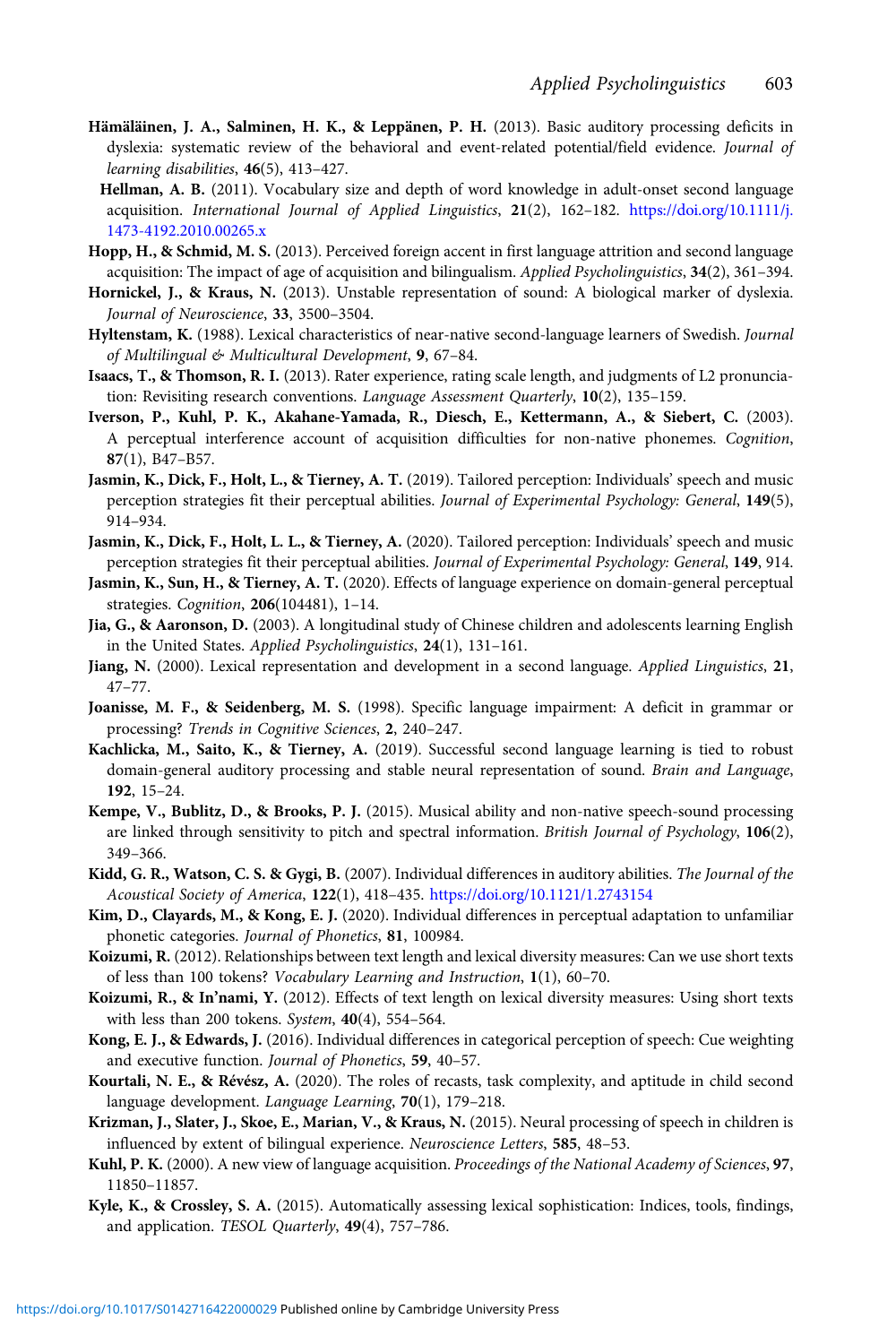- <span id="page-23-0"></span>Lamb, S. J., & Gregory, A. H. (1993). The relationship between music and reading in beginning readers. Educational Psychology, 13, 19–27.
- Lee, A. H., & Lyster, R. (2016). The effects of corrective feedback on instructed L2 speech perception. Studies in Second Language Acquisition, 38, 35.
- Leppänen, P. H. T., Hämäläinen, J. A., Guttorm, T. K., Eklund, K. M., Salminen, H., Tanskanen, A., ... Lyytinen, H. (2012). Infant brain responses associated with reading-related skills before school and at school age. Neurophysiologie Clinique/Clinical Neurophysiology, 42(1–2), 35–41.
- Levitt, H. C. C. H. (1971). Transformed up-down methods in psychoacoustics. The Journal of the Acoustical society of America, 49(2B), 467-477.
- Li, S. (2016). The construct validity of language aptitude: A meta-analysis. Studies in Second Language Acquisition, 38, 801–842.
- Lim, S. J., & Holt, L. L. (2011). Learning foreign sounds in an Alien world: Videogame training improves non-native speech categorization. Cognitive Science, 35, 1390–1405.
- Linck, J. A., Hughes, M. M., Campbell, S. G., Silbert, N. H., Tare, M., Jackson, S. R., ... Doughty, C. J. (2013). Hi-LAB: A new measure of aptitude for high-level language proficiency. Language Learning, 63, 530–566.
- Martin, K. I., & Ellis, N. C. (2012). The roles of phonological short-term memory and working memory in L2 grammar and vocabulary learning. Studies in Second Language Acquisition, 34, 379–413.
- Mora, J. C., & Levkina, M. (2017). Task-based pronunciation teaching and research: Key issues and future directions. Studies in Second Language Acquisition, 39, 381–399.
- Mueller, J. L., Friederici, A. D., & Männel, C. (2012). Auditory perception at the root of language learning. Proceedings of the National Academy of Sciences, 109(39), 15953–15958.
- Muñoz, C. (2014). Contrasting effects of starting age and input on the oral performance of foreign language learners. Applied Linguistics, 35, 463–482.
- Nicolay, A. C., & Poncelet, M. (2013). Cognitive advantage in children enrolled in a second-language immersion elementary school program for 3 years. Bilingualism: Language and Cognition, 16, 597.
- Norris, D., & McQueen, J. M. (2008). Shortlist B: A Bayesian model of continuous speech recognition. Psychological Review, 115, 357.
- Omote, A., Jasmin, K., & Tierney, A. (2017). Successful non-native speech perception is linked to frequency following response phase consistency. Cortex, 93, 146–154.
- Pellicer-Sánchez, A. (2016). Incidental L2 vocabulary acquisition from and while reading: An eye-tracking study. Studies in Second Language Acquisition, 38(1), 97–130.
- Raz, N., Willerman, L., & Yama, M. (1987). On sense and senses: Intelligence and auditory information processing. Personality and Individual Differences, 8(2), 201–210.
- Rosen, S. (2003). Auditory processing in dyslexia and specific language impairment: is there a deficit? What is its nature? Does it explain anything? Journal of Phonetics, 31, 509–527.
- Russo, N. M., Skoe, E., Trommer, B., Nicol, T., Zecker, S., Bradlow, A., & Kraus, N. (2008). Deficient brainstem encoding of pitch in children with autism spectrum disorders. Clinical Neurophysiology, 119, 1720–1731.
- Saito, K. (forthcoming). Age effects in spoken second language vocabulary attainment beyond the critical period.
- Saito, K. (2015). The role of age of acquisition in late second language oral proficiency attainment. Studies in Second Language Acquisition, 37(4), 713–743.
- Saito, K. (2019). To what extent does long-term foreign language education help improve spoken second language lexical proficiency? TESOL Quarterly, 53(1), 82–107.
- Saito, K. (2020). Multi-or single-word units? The role of collocation use in comprehensible and contextually appropriate second language speech. Language Learning, 70, 548–588.
- Saito, K., Cui, H., Suzukida, Y., Dardon, D., Suzuki, Y., Jeong, H., Revesz, A., & Sugiura, M. (in press). Does domain-general auditory processing uniquely explain the outcomes of second language speech acquisition, even once cognitive and demographic variables are accounted for? Bilingualism: Language and Cognition.
- Saito, K., Kachlicka, M., Sun, H., & Tierney, A. (2020). Domain-general auditory processing as an anchor of post-pubertal second language pronunciation learning: Behavioural and neurophysiological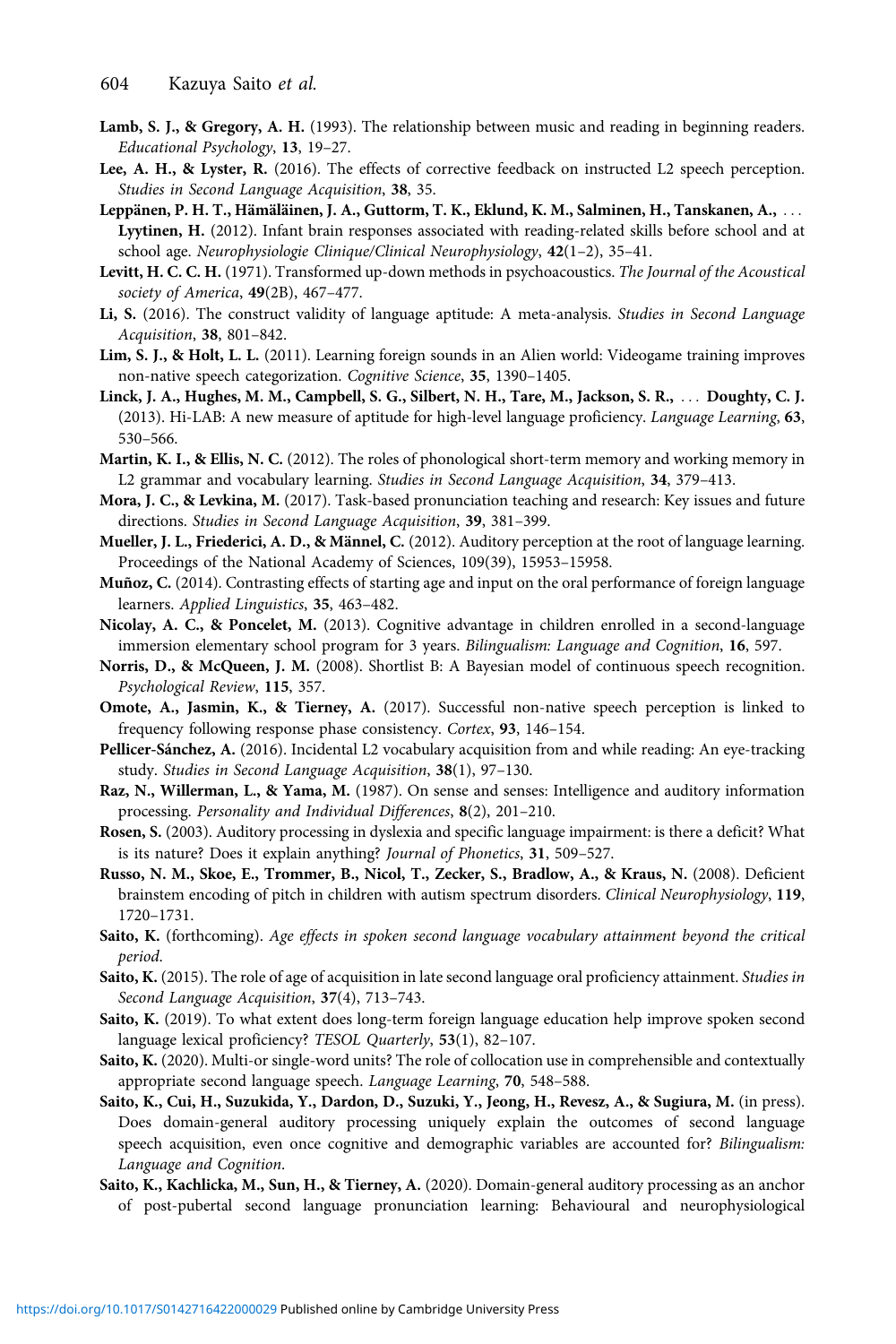<span id="page-24-0"></span>investigations of perceptual acuity, age, experience, development, and attainment. Journal of Memory and Language, 115(2), 104168.

- Saito, K., Sun, H., Kachlicka, M., Alayo, J. R. C., Nakata, T., & Tierney, A. T. T. (2020). Domain-general auditory processing explains multiple dimensions of L2 acquisition in adulthood. Studies in Second Language Acquisition, 1–30. <https://doi.org/10.1017/S0272263120000467>
- Saito, K., Sun, H., & Tierney, A. (2020a). Domain-general auditory processing as a perceptual-cognitive anchor of L2 pronunciation learning in adulthood: A longitudinal study. Applied Psycholinguistics, 41, 1083–1112. <https://doi.org/10.1017/S0142716420000491>
- Saito, K., Sun, H., & Tierney, A. T. (2020b). Brief report: Test-retest reliability of explicit auditory processing measures. bioRxiv. <https://doi.org/10.1101/2020.06.12.149484>
- Saito, K., Suzukida, Y., Tran, M. & Tierney, A. T. (2021). Domain-general auditory processing partially explains second language speech learning in classroom settings: A review and generalization study. Language Learning, 71(3), 1–47. [https://doi.org/10.1111/lang.12447]( https://doi.org/10.1111/lang.12447)
- Salsbury, T., Crossley, S. A., & McNamara, D. S. (2011). Psycholinguistic word information in second language oral discourse. Second Language Research, 27(3), 343–360.
- Schmitt, N. (2010). Researching vocabulary: A vocabulary research manual. Palgrave Macmillan.
- Shao, Y., Saito, K., & Tierney, A. (2022). How does having a good ear promote instructed second language pronunciation development? Roles of domain-general auditory processing in choral repetition training. TESOL Quarterly. <https://doi.org/10.1002/tesq.3120>
- Shattuck-Hufnagel, S., & Turk, A. E. (1996). A prosody tutorial for investigators of auditory sentence processing. Journal of Psycholinguistic Research, 25, 193–247.
- Shultz, A. A., Francis, A. L., & Llanos, F. (2012). Differential cue weighting in perception and production of consonant voicing. The Journal of the Acoustical Society of America, 132, EL95–EL101.
- Skehan, P. (1998). Task-Based instruction. Annual review of applied linguistics, 18, 268–286.
- Skoe, E., Krizman, J., Anderson, S., & Kraus, N. (2015). Stability and plasticity of auditory brainstem function across the lifespan. Cerebral Cortex, 25, 1415-1426.
- Snowling, M. J., Gooch, D., McArthur, G., & Hulme, C. (2018). Language skills, but not frequency discrimination, predict reading skills in children at risk of dyslexia. Psychological Science, 29(8), 1270–1282.
- Sun, H., Saito, K., & Tierney, A. (2021). A longitudinal investigation of explicit and implicit auditory processing in L2 segmental and suprasegmental acquisition. Studies in Second Language Acquisition, 43(3), 551–573.
- Surprenant, A. M., & Watson, C. S. (2001). Individual differences in the processing of speech and nonspeech sounds by normal-hearing listeners. The Journal of the Acoustical Society of America, 110(4), 2085–2095.
- Talcott, J. B., Witton, C., McLean, M. F., Hansen, P. C., Rees, A., Green, G. G., & Stein, J. F. (2000). Dynamic sensory sensitivity and children's word decoding skills. Proceedings of the National Academy of Sciences, 97, 2952–2957.
- Tallal, P. (2004). Improving language and literacy is a matter of time. Nature Reviews Neuroscience, 5(9), 721–728.
- Tierney, A., Gomez, J. C., Fedele, O., & Kirkham, N. Z. (2021). Reading ability in children relates to rhythm perception across modalities. Journal of Experimental Child Psychology, 210, 105196.
- Toscano, J. C., & McMurray, B. (2010). Cue integration with categories: Weighting acoustic cues in speech using unsupervised learning and distributional statistics. Cognitive Science, 34, 434-464.
- Trofimovich, P., & Baker, W. (2006). Learning second language suprasegmentals: Effect of L2 experience on prosody and fluency characteristics of L2 speech. Studies in Second Language Acquisition, 28, 1–30.
- Vafaee, P., & Suzuki, Y. (2020). The relative significance of syntactic knowledge and vocabulary knowledge in second language listening ability. Studies in Second Language Acquisition, 42, 383-410.
- VanPatten, B. (2002). Processing instruction: an update. Language Learning, 52, 755–803.
- Wallace, M. P. (2020). Individual differences in second language listening: examining the role of knowledge, metacognitive awareness, memory, and attention. Language Learning.
- Webb, S., & Nation, P. (2017). How vocabulary is learned. Oxford University Press.